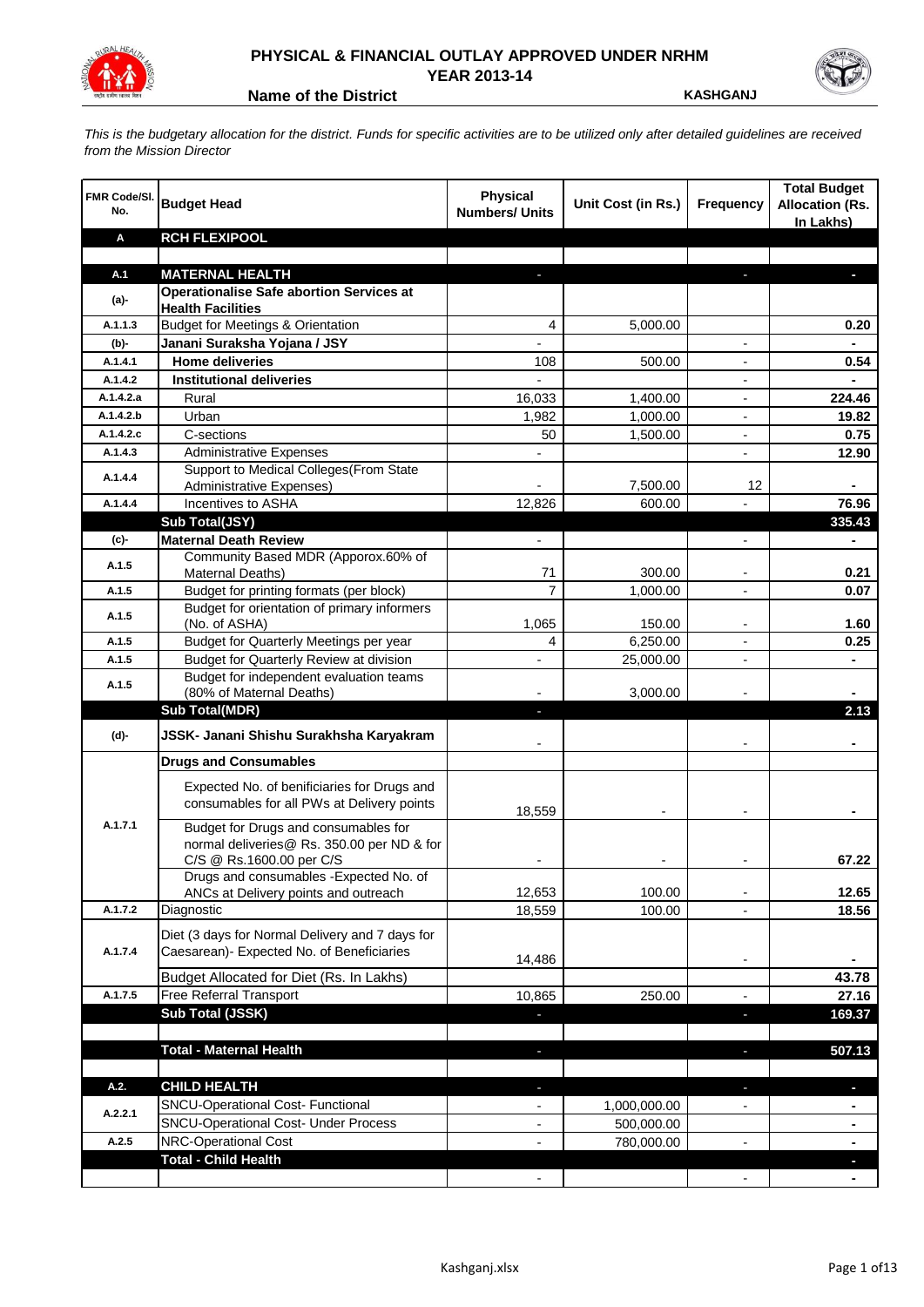| FMR Code/SI.<br>No.  | <b>Budget Head</b>                                                                                                                                                                                                                                                                                            | <b>Physical</b><br><b>Numbers/ Units</b>             | Unit Cost (in Rs.) | <b>Frequency</b>              | <b>Total Budget</b><br><b>Allocation (Rs.</b><br>In Lakhs) |
|----------------------|---------------------------------------------------------------------------------------------------------------------------------------------------------------------------------------------------------------------------------------------------------------------------------------------------------------|------------------------------------------------------|--------------------|-------------------------------|------------------------------------------------------------|
| A.3                  | <b>FAMILY PLANNING</b>                                                                                                                                                                                                                                                                                        | $\sim$                                               |                    | $\blacksquare$                | $\sim$                                                     |
| A.3.1                | <b>Terminal/Limiting Methods</b>                                                                                                                                                                                                                                                                              |                                                      |                    |                               |                                                            |
| A.3.1.1              | Orientation workshop, dissemination of<br>manuals on FP standards & quality<br>assurance of sterilisation services, fixed day<br>planning meeting                                                                                                                                                             | 1                                                    | 25,000.00          | $\overline{\phantom{a}}$      | 0.25                                                       |
| A.3.1.2              | Female Sterilisation Camps Proposed                                                                                                                                                                                                                                                                           | 98                                                   | 2,000.00           |                               | 1.96                                                       |
| A.3.1.3              | <b>NSV Camps Proposed</b>                                                                                                                                                                                                                                                                                     | $\overline{2}$                                       | 3,500.00           |                               | 0.07                                                       |
| A.3.1.4              | <b>Compensation for Female Sterilisation</b>                                                                                                                                                                                                                                                                  | 1,120                                                | 1,000.00           | $\overline{\phantom{a}}$      | 11.20                                                      |
| A.3.1.5              | Compensation for male sterilization/NSV                                                                                                                                                                                                                                                                       |                                                      |                    |                               |                                                            |
|                      | Acceptance<br>Orientation Workshop on accreditation of                                                                                                                                                                                                                                                        | 26                                                   | 1,500.00           |                               | 0.39                                                       |
| A.3.1.6              | private providers to provide sterilization                                                                                                                                                                                                                                                                    |                                                      |                    |                               |                                                            |
|                      | services                                                                                                                                                                                                                                                                                                      | 1                                                    | 10,000.00          |                               | 0.10                                                       |
| A.3.2                | <b>Spacing Methods</b><br>IUD services at health facilities (including                                                                                                                                                                                                                                        |                                                      |                    |                               | ۰                                                          |
| A.3.2.2              | fixed day services at Sub Centres-L1)                                                                                                                                                                                                                                                                         | $\blacksquare$                                       | 3,000.00           | $\overline{\phantom{a}}$      | ۰                                                          |
| A.3.2.3              | IUD services at health facilities (including<br>fixed day services at Sub Centre-L1 ) No. of<br><b>IUCD</b> insertions                                                                                                                                                                                        | 18,300                                               | 20.00              |                               | 3.66                                                       |
| A.3.3                | POL for Family Planning/ Others (including<br>additional mobility support to surgeon's team<br>if req)-Budget given according to total nos.<br>of Female Sterilization Camps.                                                                                                                                 |                                                      |                    |                               |                                                            |
| A.3.5.2              | <b>Performance rewards</b>                                                                                                                                                                                                                                                                                    | 98                                                   | 1,000.00           |                               | 0.98                                                       |
|                      | Division level: Rs. 11.25 Lakh @ Rs.<br>62,500/- per division (Rs.20,000 for 1st, Rs.<br>15,000 for 2nd and Rs. 10,000 for 3rd<br>position for best performing tubectomy<br>surgeon at each division, Rs. 15,000 for<br>best performing NSV surgeon, and Rs.2000/-<br>for best SN and Rs.500/- for best ANM). |                                                      |                    |                               |                                                            |
|                      |                                                                                                                                                                                                                                                                                                               |                                                      | 62,500.00          |                               | ۰                                                          |
| A.3.5.3              | World Population Day' celebration                                                                                                                                                                                                                                                                             |                                                      |                    |                               |                                                            |
|                      | For District level activities                                                                                                                                                                                                                                                                                 | 1                                                    | 100,000.00         |                               | 1.00                                                       |
|                      | For Block level activities                                                                                                                                                                                                                                                                                    | $\overline{7}$                                       | 10,000.00          | $\blacksquare$                | 0.70                                                       |
| A.3.5.4<br>A.3.5.4.2 | Other strategies/ activities<br>Orientation of district nodal officers for<br>change in FP Beema Policy-No. of<br>Workshops                                                                                                                                                                                   | 1                                                    | 10,000.00          |                               | 0.10                                                       |
|                      | <b>Total -Family Planning</b>                                                                                                                                                                                                                                                                                 | $\overline{\phantom{a}}$<br>$\overline{\phantom{a}}$ |                    | ٠<br>$\overline{\phantom{a}}$ | 20.41                                                      |
| A.4                  | ADOLESCENT REPRODUCTIVE AND<br><b>SEXUAL HEALTH / ARSH</b>                                                                                                                                                                                                                                                    |                                                      |                    | $\blacksquare$                |                                                            |
| A.4.1.4              | <b>Operating Expenses</b>                                                                                                                                                                                                                                                                                     |                                                      |                    |                               |                                                            |
|                      | For Existing Clinics                                                                                                                                                                                                                                                                                          | $\blacksquare$                                       | 2,500.00           | 12                            | ۰                                                          |
| A.4.2                | <b>School Health programme</b>                                                                                                                                                                                                                                                                                | $\blacksquare$                                       |                    | $\overline{a}$                |                                                            |
| A.4.2.1              | Dissemination of Guidelines for School<br>Health Programme (14 Nos. for each Block                                                                                                                                                                                                                            | 105                                                  | 75.00              | 1                             | 0.08                                                       |
| A.4.2.2              | and 7 Nos. for District Level)<br>Convergence Meeting at Block level (Twice                                                                                                                                                                                                                                   |                                                      |                    |                               |                                                            |
| A.4.2.3              | in a year)<br>Mobility Support (For Block Level)                                                                                                                                                                                                                                                              | 7<br>7                                               | 2,500.00           | 2<br>6                        | 0.35<br>10.50                                              |
| A.4.3                | Other strategies/activities                                                                                                                                                                                                                                                                                   | $\overline{\phantom{a}}$                             | 25,000.00          | -                             |                                                            |
| A.4.3.2              | <b>Menstrual Hygiene</b>                                                                                                                                                                                                                                                                                      | $\overline{\phantom{a}}$                             |                    | ٠                             | ۰                                                          |
|                      | No.of Blocks                                                                                                                                                                                                                                                                                                  |                                                      |                    |                               | ٠                                                          |
|                      | No.of ASHAs                                                                                                                                                                                                                                                                                                   | $\overline{\phantom{a}}$                             |                    |                               |                                                            |
|                      | One Planning & Sensitization meeting at                                                                                                                                                                                                                                                                       |                                                      |                    |                               |                                                            |
|                      | Dist.level @Rs.5000/-meeting                                                                                                                                                                                                                                                                                  |                                                      | 5,000.00           |                               |                                                            |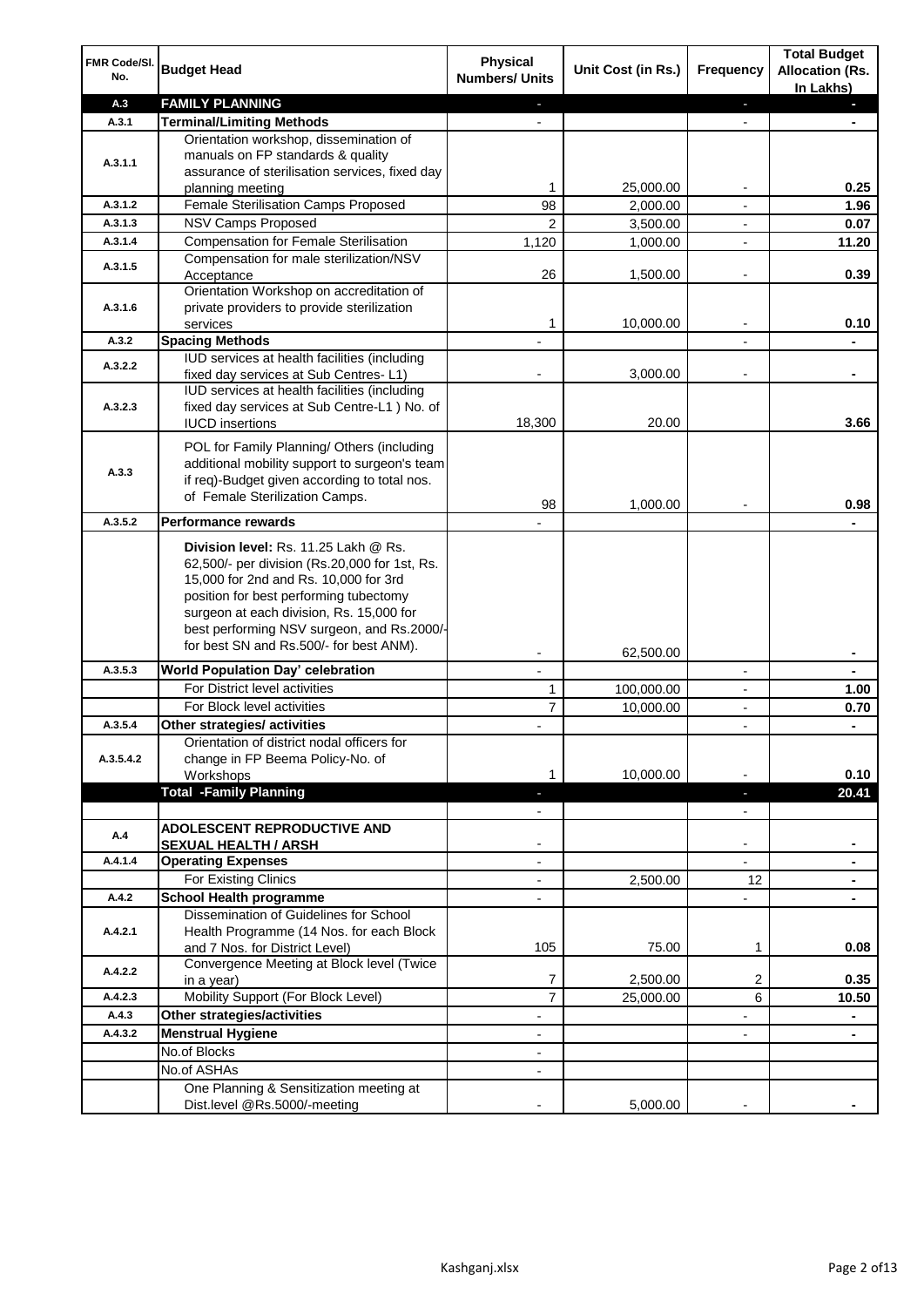| FMR Code/SI.<br>No. | <b>Budget Head</b>                                                                     | <b>Physical</b><br><b>Numbers/ Units</b> | Unit Cost (in Rs.)      | Frequency                | <b>Total Budget</b><br><b>Allocation (Rs.</b><br>In Lakhs) |
|---------------------|----------------------------------------------------------------------------------------|------------------------------------------|-------------------------|--------------------------|------------------------------------------------------------|
|                     | One Review & Refresher meeting at                                                      |                                          |                         |                          |                                                            |
|                     | Dist.level @Rs.5000/-meeting                                                           |                                          | 5,000.00                |                          |                                                            |
|                     | Reporting Register for District & Blocks                                               |                                          |                         |                          |                                                            |
|                     | @Rs.30/-register                                                                       |                                          | 30.00                   |                          |                                                            |
|                     | Reporting Register for ASHA @Rs.30/-regist<br>Storage Almirahs for District & Blocks   |                                          | 30.00                   |                          |                                                            |
|                     | @Rs.5000/- Almirahs                                                                    | $\blacksquare$                           | 5,000.00                | $\overline{\phantom{a}}$ |                                                            |
|                     | 2 Flex banner with hanging rod per                                                     |                                          |                         |                          |                                                            |
|                     | block/Dist.@Rs.500/-banner<br><b>Sub-total ARSH</b>                                    |                                          | 500.00                  | a.                       | 10.93                                                      |
|                     |                                                                                        |                                          |                         |                          |                                                            |
| A.5                 | <b>URBAN RCH (focus on Urban slums)</b>                                                |                                          |                         |                          | н                                                          |
| A.5.2               | Human Resource for Urban Health                                                        |                                          |                         |                          |                                                            |
| A.5.2.1             | Doctors/Mos                                                                            | 1                                        | 36,000.00               | 6                        | 2.16                                                       |
| A.5.2.4             | <b>ANM</b>                                                                             | 1                                        | 9,900.00                | 6                        | 0.59                                                       |
| A.5.2.5             | <b>Staff Nurse</b>                                                                     | 1                                        | 16,500.00               | 6                        | 0.99                                                       |
| A.5.2.12            | Sweeper cum Choukidar                                                                  | $\mathbf{1}$                             | 4,950.00                | 6                        | 0.30                                                       |
| A.5.3               | Operating expenses for UHP and UHC                                                     |                                          |                         |                          | $\blacksquare$                                             |
|                     | Rent @7000/Month/Centre                                                                | 1                                        | 7,000.00                | 6                        | 0.42                                                       |
|                     | Telephone Bills @ 1000/Month/Centre                                                    | $\mathbf{1}$                             | 1,000.00                | 6                        | 0.06                                                       |
|                     | Electricity Bills @ 1500/Month/Centre                                                  | $\mathbf{1}$                             | 1,500.00                | 6                        | 0.09                                                       |
|                     | Contingency @ 500/Month/Centre                                                         | $\mathbf{1}$                             | 500.00                  | 6                        | 0.03                                                       |
|                     | <b>Total- Urban Health</b>                                                             | $\overline{\phantom{a}}$                 |                         | F                        | 4.64<br>$\blacksquare$                                     |
| A.7                 | <b>PNDT Activities</b>                                                                 | $\blacksquare$                           |                         | ٠                        | ×.                                                         |
| A.7.1               | <b>Support to PC-PNDT Cells</b>                                                        | $\overline{\phantom{a}}$                 |                         | $\overline{\phantom{a}}$ | ٠                                                          |
|                     | <b>Divisional Level</b>                                                                | $\blacksquare$                           |                         |                          | ۰                                                          |
|                     | Remuneration of Data Assistant (At Each                                                |                                          |                         |                          |                                                            |
|                     | Division PC-PNDT Cell)                                                                 |                                          | 17,000.00               | 12                       |                                                            |
|                     | Contingency for the operation of cell @                                                |                                          |                         |                          |                                                            |
|                     | Rs.20000/-<br>One time office setup cost @ Rs.100000/-                                 |                                          | 20,000.00<br>100,000.00 | 1<br>1                   |                                                            |
|                     | <b>District Level</b>                                                                  | $\blacksquare$                           |                         |                          |                                                            |
|                     | Remuneration of Data Entry Operator (At                                                |                                          |                         |                          |                                                            |
|                     | Each District PC-PNDT Cell)                                                            | 1                                        | 10,000.00               | 12                       | 1.20                                                       |
|                     | Contingency for the operation of cell @<br>Rs.20000/-                                  | 1                                        | 20,000.00               | 1                        | 0.20                                                       |
|                     | One time office setup cost @ Rs. 50000/-                                               | $\mathbf{1}$                             | 50,000.00               | 1                        | 0.50                                                       |
| A.7.2               | <b>Other PNDT activities</b>                                                           |                                          |                         |                          |                                                            |
|                     | Visit of division level inspection committees<br>(TA/DA of Additional Director will be |                                          |                         |                          |                                                            |
| A.7.2.3             | incurred from this amount) @ Rs.30000 for<br>10 visit in a year                        |                                          | 3,000.00                | 10                       |                                                            |
|                     | Orientation of members of the district                                                 |                                          |                         |                          |                                                            |
| A.7.2.8             | advisory committees at Division Levels (No.<br>of Workshops)                           | $\overline{\phantom{a}}$                 | 25,000.00               | 1                        |                                                            |
| A.7.2.10            | District Level Sensitization (No. of                                                   |                                          |                         |                          |                                                            |
|                     | Workshops)<br><b>Total- PC-PNDT</b>                                                    |                                          | 10,000.00               |                          | 0.10<br>2.00                                               |
|                     |                                                                                        |                                          |                         |                          |                                                            |
| A.8                 | <b>Human Resources</b>                                                                 |                                          |                         |                          | ÷.                                                         |
| A.8.1               | <b>Contractual Staff &amp; Services</b>                                                |                                          |                         |                          |                                                            |
| A.8.1.1.1.f         | Honoraria for ANMs at Sub Centres                                                      | 11                                       | 10,000.00               | 6                        | 6.60                                                       |
| A.8.1.1.2.f         | Honoraria for Staff Nurses - SNCU                                                      |                                          | 16,500.00               | 6                        |                                                            |
| A.8.1.1.2.f         | Honoraria for Staff Nurses -NRC                                                        | ÷,                                       | 16,500.00               | 6                        |                                                            |
| A.8.1.2.1           | Honoraria for Laboratory Technicians                                                   | 1                                        | 11,880.00               | 6                        | 0.71                                                       |
| A.8.1.3.5.d         | Honoraria for Paediatricians- Child Health                                             |                                          | 48,000.00               | 6                        |                                                            |
| A.8.1.3.7           | Honoraria for Dental Doctors                                                           | 1                                        | 35,000.00               | 6                        | 2.10                                                       |
| A.8.1.5.8           | Honoraria for M.O.(Training Coordinators for                                           |                                          |                         |                          |                                                            |
|                     | training NRCs/SNCUs)                                                                   |                                          | 36,000.00               | 6                        |                                                            |
| A.8.1.7.2           | Honoraria for X-Ray Technicians                                                        |                                          | 11,800.00               | 6                        | $\blacksquare$                                             |
| A.8.1.7.4           | <b>School Health Teams (Exclusively for SH)</b>                                        | ۰                                        |                         |                          | ۰                                                          |
| A.8.1.7.4.a         | <b>Honoraria for Medical Officers</b>                                                  |                                          |                         |                          | ۰                                                          |
|                     | No. of MBBS Doctors-Existing                                                           |                                          | 36,000.00               | 6                        |                                                            |
|                     | No. of MBBS Doctors-New                                                                | 7                                        | 36,000.00               | $\overline{2}$           | 5.04                                                       |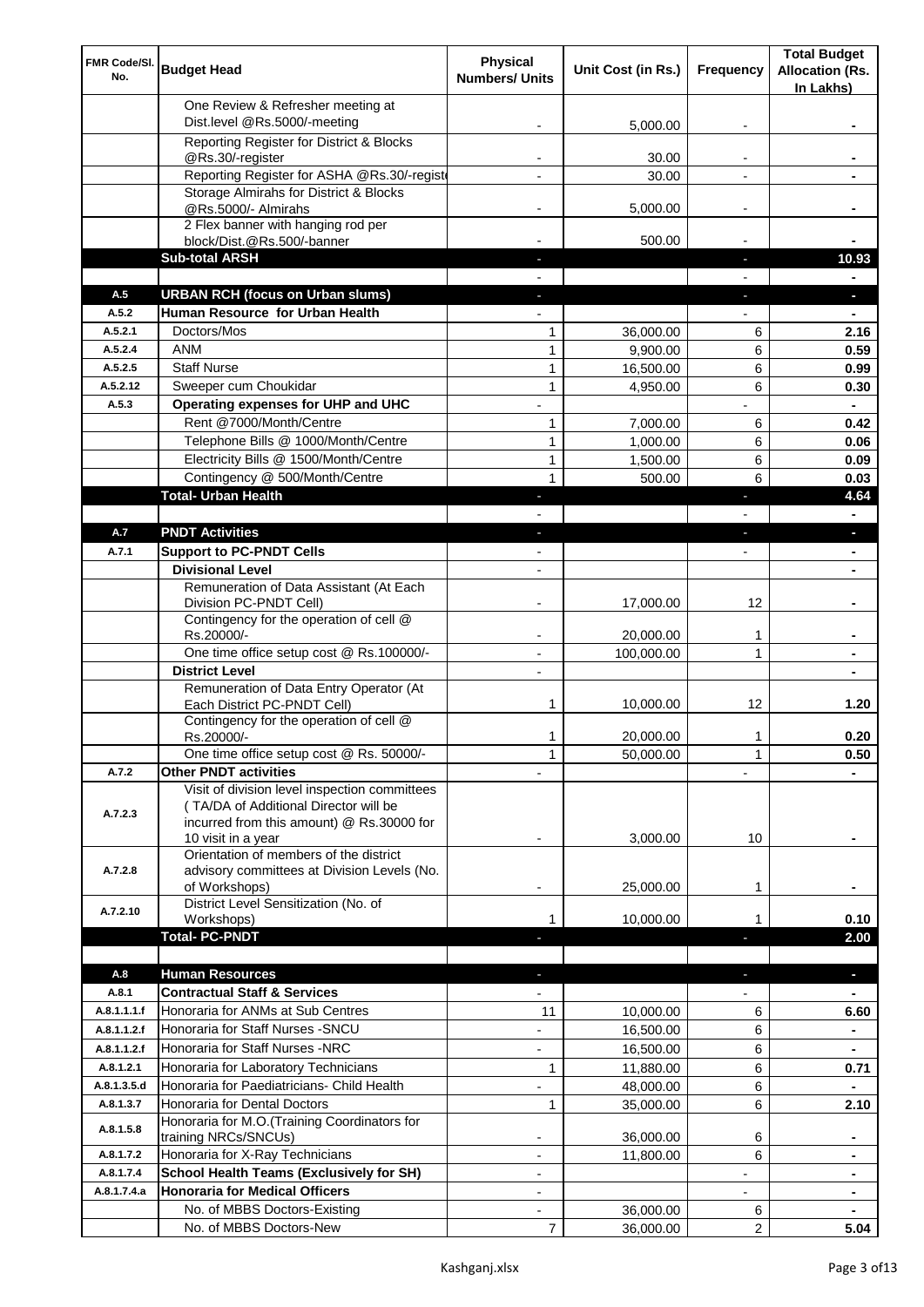| FMR Code/SI. |                                                  | <b>Physical</b>          |                    |                          | <b>Total Budget</b>    |
|--------------|--------------------------------------------------|--------------------------|--------------------|--------------------------|------------------------|
| No.          | <b>Budget Head</b>                               | <b>Numbers/ Units</b>    | Unit Cost (in Rs.) | Frequency                | <b>Allocation (Rs.</b> |
|              |                                                  |                          |                    |                          | In Lakhs)              |
|              | No. of BDS Doctors-Existing                      | 4                        | 35,000.00          | 6                        | 8.40                   |
|              | No. of AYUSH Doctors-Existing                    | 7                        | 24,000.00          | 6                        | 10.08                  |
|              | No. of AYUSH Doctors-New                         | 7                        | 24,000.00          | 2                        | 3.36                   |
| A.8.1.7.4.b  | <b>Honoraria for Physiotherapists</b>            | 5                        | 11,880.00          | 6                        | 3.56                   |
| A.8.1.7.4.c  | <b>Honoraria for Dental Hygienists</b>           |                          | 11,880.00          | 6                        |                        |
| A.8.1.7.4.d  | <b>Honoraria for Ophthalmic Assistants</b>       | 9                        | 11,880.00          | 6                        | 6.42                   |
| A.8.1.7.4.e  | Honoraria for Staff Nurses/GNMs-Existing         | 8                        | 16,500.00          | 6                        | 7.92                   |
|              | Honoraria for Staff Nurses/GNMs-New              |                          | 16,500.00          | $\overline{c}$           |                        |
| A.8.1.7.4.g  | Honoraria for ANMs-Existing                      | 5                        | 10,000.00          | 6                        | 3.00                   |
|              | Honoraria for ANMs-New                           | 1                        | 10,000.00          | 2                        | 0.20                   |
|              | Honoraria for FP Counsellors(@ Rs.9300/-         |                          |                    |                          |                        |
| A.8.1.7.5.1  | (Rs.9000/-Honoraria and 300/-for                 |                          |                    |                          |                        |
|              | communication support)                           | 3                        | 9,300.00           | 6                        | 1.67                   |
| A.8.1.7.5.2  | <b>Honoraria for ARSH Counsellors</b>            |                          | 12,000.00          | 6                        |                        |
| A.8.1.7.5.4  | <b>Honoraria for Nutritionist-NRC</b>            |                          | 15,000.00          | 6                        |                        |
|              | <b>Honoraria for Staff under Routine</b>         |                          |                    |                          |                        |
|              | Immunization                                     |                          |                    |                          |                        |
|              | Refrigerator Mechanics-District Level            | $\mathbf{1}$             | 16,500.00          | 6                        | 0.99                   |
| A.8.1.7.7    | Cold Chain Handlers-District Level               | $\mathbf{1}$             | 9,900.00           | 6                        | 0.59                   |
|              | Vaccine Store Keepers-Division Level             |                          | 22,000.00          | 6                        |                        |
|              | Refrigerator Mechanics-Division Level            | $\blacksquare$           | 16,500.00          | 6                        | ۰                      |
|              | Vaccine Van Drivers-Division Level               | ÷,                       | 16,500.00          | 6                        | ۰                      |
|              | Cold Chain Handlers-Division Level               | $\blacksquare$           | 9,900.00           | 6                        | ۰                      |
| A.8.1.9      | <b>Honoraria for Data Entry Operators</b>        | $\overline{\phantom{a}}$ | 8,800.00           | 6                        | ۰                      |
| A.8.1.11.f   | <b>Honoraria for Caretakers-NRC</b>              | $\blacksquare$           | 4,000.00           | 6                        | $\blacksquare$         |
| A.8.1.11.f   | <b>Honoraria for Cooks-NRC</b>                   |                          | 5,000.00           | 6                        |                        |
|              | TOTAL - HUMAN RESOURCE                           |                          |                    |                          | 60.65                  |
|              |                                                  |                          |                    |                          |                        |
| A.9          | <b>TRAINING</b>                                  | ٠                        |                    | ٠                        | $\blacksquare$         |
|              |                                                  |                          |                    |                          |                        |
| A.9.3        | <b>Maternal Health Training</b>                  | ٠                        |                    | ٠                        | ٠                      |
| A.9.3.1      | <b>Skilled Attendance at Birth / SBA</b>         |                          |                    |                          |                        |
| A.9.3.1.1    | Setting up of SBA Training Centres               | 1                        | 25,000.00          | $\overline{\phantom{a}}$ | 0.25                   |
|              | <b>Training of Staff Nurses in SBA</b>           | $\overline{\phantom{a}}$ |                    | $\overline{\phantom{0}}$ |                        |
| A.9.3.1.4    | Total Batches to be conducted (4 Per             |                          |                    |                          |                        |
|              | Batch) @ Rs.103300/ Batch                        | 4                        | 103,300.00         |                          | 4.13                   |
| A.9.3.4      | <b>Safe Abortion Services Training</b>           |                          |                    |                          |                        |
|              | Training of Medical Officers in safe             |                          |                    |                          |                        |
| A.9.3.4.2    | abortion                                         |                          |                    |                          |                        |
|              | Total Batches to be conducted @ Rs.52000         |                          |                    |                          |                        |
|              | /batch                                           |                          | 52,000.00          |                          |                        |
| A.9.3.5      | RTI / STI Training                               |                          |                    | $\overline{\phantom{0}}$ |                        |
|              | Training of Medical Officers in RTI/STI          |                          |                    |                          |                        |
| A.9.3.5.3    | Total Batches to be conducted @ Rs.72600         |                          |                    |                          |                        |
|              | /batch                                           | 1                        | 72,600.00          |                          | 0.73                   |
|              | Sub Total - Maternal Health Training             |                          |                    |                          | 5.11                   |
|              |                                                  |                          |                    |                          |                        |
| A.9.5        | <b>Child Health Training</b>                     |                          |                    |                          |                        |
| A.9.5.2.2    | <b>F-IMNCI Training for Medical Officers</b>     |                          |                    |                          |                        |
|              | <b>Total Training Load</b>                       |                          |                    |                          |                        |
|              | <b>Batch Size/Participants</b>                   | 16                       |                    |                          |                        |
|              | No. of Batches                                   |                          | 212,900.00         | $\overline{a}$           |                        |
|              | Total Batches to be observed(25% of              |                          |                    |                          |                        |
|              | organized batches)                               | $\overline{\phantom{a}}$ | 7,500.00           |                          |                        |
| A.9.5.2.3    | <b>F-IMNCI Training for Staff Nurses</b>         | $\overline{\phantom{a}}$ |                    | $\overline{\phantom{a}}$ | ۰                      |
|              | <b>Total Training Load</b>                       | $\overline{\phantom{a}}$ |                    |                          |                        |
|              | <b>Batch Size/Participants</b>                   |                          |                    |                          |                        |
|              | No. of Batches                                   | $\overline{\phantom{a}}$ | 206,900.00         | $\overline{\phantom{a}}$ | ۰                      |
|              | Total Batches to be observed(25% of              |                          |                    |                          |                        |
|              | organized batches)                               |                          | 7,500.00           |                          |                        |
| A.9.5.5.2.a  | IMNCI Plus(CCSP)-10 Days TOT for                 |                          |                    |                          |                        |
|              | <b>Physicians</b>                                |                          |                    |                          |                        |
|              | <b>Total Training Load</b>                       |                          |                    |                          |                        |
|              |                                                  |                          |                    |                          |                        |
|              | <b>Batch Size/Participants</b><br>No. of Batches | 24                       | 576,300.00         |                          |                        |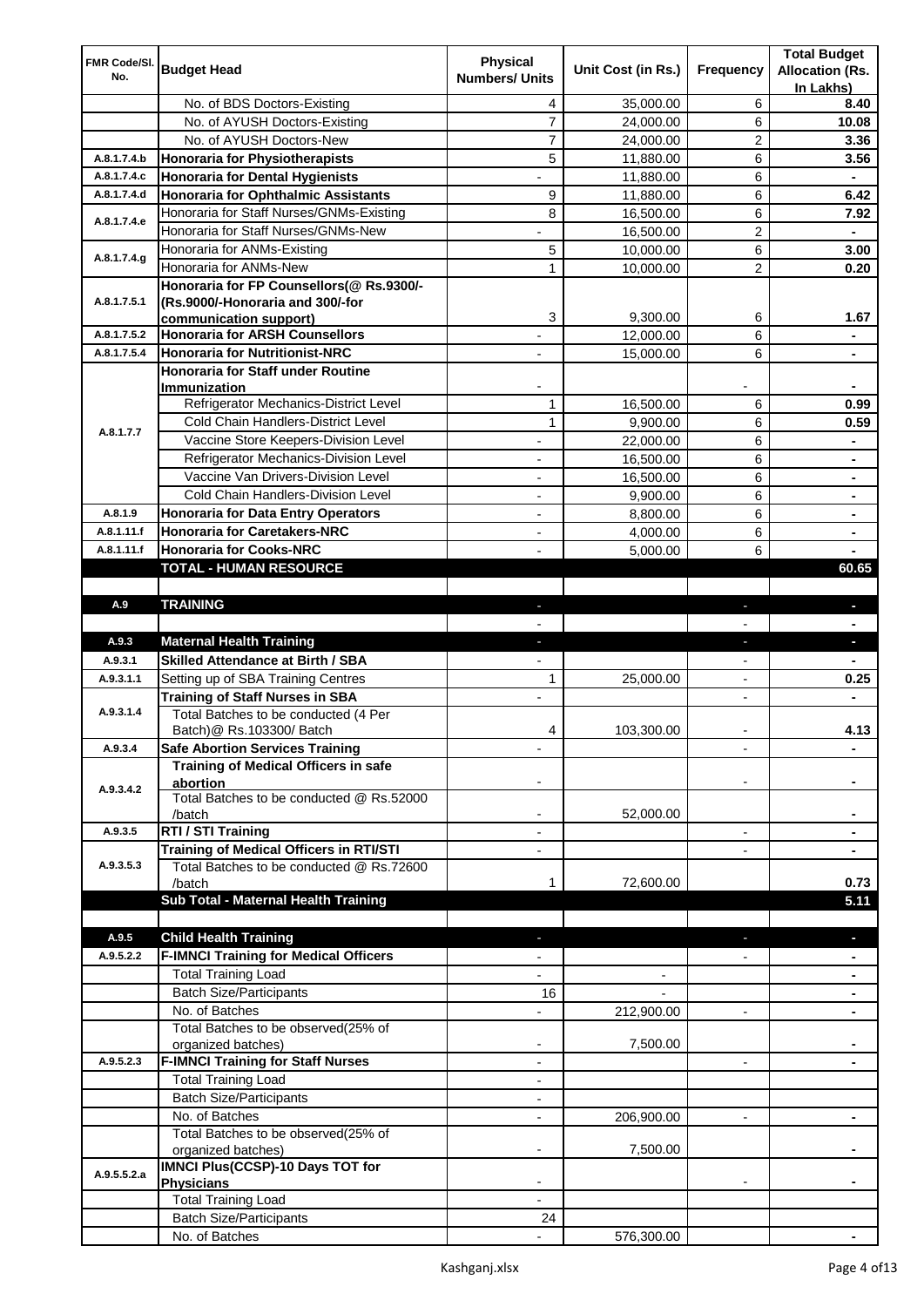| <b>FMR Code/SI.</b><br>No. | <b>Budget Head</b>                                                          | Physical<br><b>Numbers/ Units</b> | Unit Cost (in Rs.) | Frequency                | <b>Total Budget</b><br><b>Allocation (Rs.</b><br>In Lakhs) |
|----------------------------|-----------------------------------------------------------------------------|-----------------------------------|--------------------|--------------------------|------------------------------------------------------------|
|                            | Total Batches to be observed(25% of<br>organized batches)                   |                                   | 11,000.00          |                          |                                                            |
|                            | Sub Total- Child Health Training                                            |                                   |                    |                          |                                                            |
|                            |                                                                             |                                   |                    |                          |                                                            |
| A.9.7                      | Adolescent Reproductive and Sexual Health/<br><b>ARSH Training</b>          |                                   |                    |                          |                                                            |
|                            | <b>ARSH training for ANMs/LHVs</b>                                          |                                   |                    |                          |                                                            |
| A.9.7.4                    | Total Batches to be conducted@ Rs.71000/<br>Batch                           | 3                                 | 71,000.00          |                          | 2.13                                                       |
|                            | <b>Sub Total- ARSH Training</b>                                             |                                   |                    |                          | 2.13                                                       |
|                            |                                                                             |                                   |                    |                          |                                                            |
| A.9.8.4.2                  | <b>Clinical Establishment Act</b>                                           |                                   | 798,000.00         |                          | ۰                                                          |
|                            |                                                                             |                                   |                    |                          |                                                            |
|                            | <b>TOTAL - Training</b>                                                     |                                   |                    |                          | 7.24                                                       |
| A.10                       | <b>PROGRAMME MANAGEMENT</b>                                                 |                                   |                    |                          |                                                            |
| A.10.2                     | <b>District Programme Management Support</b><br>Unit                        |                                   |                    |                          |                                                            |
|                            | <b>Contractual Staffs for DPMSU</b>                                         |                                   |                    |                          | ٠                                                          |
| A.10.2.1                   | Honoraria for District Programme Manager                                    | 1                                 | 32,700.00          | 6                        | 1.96                                                       |
| A.10.2.2                   | Honoraria for District Accounts Manager                                     | 1                                 | 26,650.00          | 6                        | 1.60                                                       |
| A.10.2.3                   | Honoraria for District Data Manager(District<br>Data cum Account Assistant) | 1                                 | 18,150.00          | 6                        | 1.09                                                       |
| A.10.2.7                   | Honoraria for Office Assistant                                              | 1                                 | 7,000.00           | 6                        | 0.42                                                       |
| A.10.2.8.1                 | Operational Expenses for DPMU unit                                          | 1                                 | 75,000.00          | 6                        | 4.50                                                       |
| A.10.2.8.2                 | Honoraria for District Community Process                                    |                                   |                    |                          |                                                            |
|                            | Manager<br><b>Sub Total - DPMU</b>                                          | 1                                 | 26,650.00          | 6                        | 1.60<br>11.17                                              |
|                            |                                                                             |                                   |                    |                          |                                                            |
| A.10.3                     | <b>Block Programme Management Unit (BPMU)</b>                               |                                   |                    | $\overline{\phantom{a}}$ | ٠                                                          |
| A.10.3.1                   | Honoraria for Block Programme Managers                                      | 7                                 | 20,000.00          | 6                        | 8.40                                                       |
| A.10.3.2                   | Honoraria for Block Accounts Managers                                       | $\overline{7}$                    | 10.000.00          | 6                        | 4.20                                                       |
|                            | <b>Sub Total - DPMU</b>                                                     |                                   |                    | r                        | 12.60                                                      |
|                            |                                                                             |                                   |                    |                          |                                                            |
| A.10.6                     | <b>Concurrent Audit System</b>                                              |                                   |                    |                          | ۰                                                          |
|                            | Budget For Block Units(Rs.1500 per<br>Block/Quarter)                        |                                   | 1,500.00           |                          | 0.42                                                       |
|                            | Budget For District (District HO Rs.<br>4500/Month)                         | 1                                 | 4,500.00           | 12                       | 0.54                                                       |
|                            | <b>Sub Total - Concurrent Audit</b>                                         |                                   |                    |                          | 0.96                                                       |
|                            |                                                                             |                                   |                    |                          |                                                            |
| A.10.7                     | <b>Mobility Support, Field Visits</b>                                       |                                   |                    | $\overline{\phantom{a}}$ | $\blacksquare$                                             |
| A.10.7.2                   | Mobility Support-DPMU/District (2 Vehicles<br>per District per month)       | 2                                 | 25,000.00          | 12                       | 6.00                                                       |
| A.10.7.3                   | Mobility Support-BPMU/Block (1 Vehicle per<br>District per Month)           | 7                                 | 25,000.00          | 12                       | 21.00                                                      |
| A.10.7.4.1                 | Mobility Support for Div.PMU Division & AD                                  |                                   |                    |                          |                                                            |
|                            | Offices( 1 vehicle per Division)                                            |                                   | 25,000.00          | 12                       |                                                            |
|                            | Sub Total - Mobility Support, Field Visits                                  |                                   |                    |                          | 27.00                                                      |
|                            | <b>TOTAL - Programme Management</b>                                         |                                   |                    | ı                        | 51.73                                                      |
|                            |                                                                             |                                   |                    |                          |                                                            |
|                            | <b>GRAND TOTAL- RCH FLEXIPOOL</b>                                           | E.                                |                    | J,                       | 664.73                                                     |
|                            |                                                                             | $\blacksquare$                    |                    | $\overline{\phantom{a}}$ |                                                            |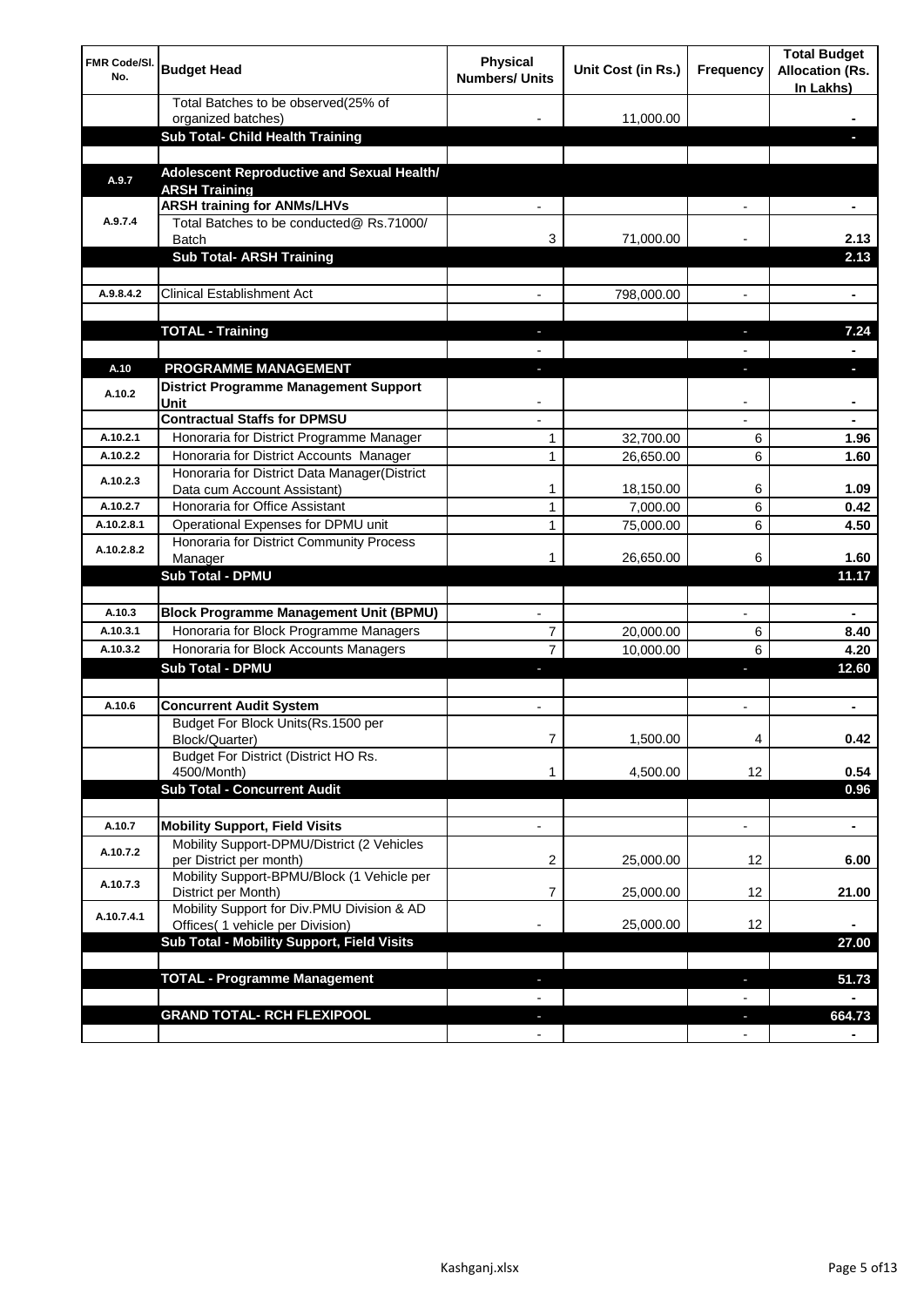| FMR Code/SI.<br>No. | <b>Budget Head</b>                                                                                                          | <b>Physical</b><br><b>Numbers/ Units</b> | Unit Cost (in Rs.) | Frequency                | <b>Total Budget</b><br><b>Allocation (Rs.</b><br>In Lakhs) |
|---------------------|-----------------------------------------------------------------------------------------------------------------------------|------------------------------------------|--------------------|--------------------------|------------------------------------------------------------|
| в                   | <b>MISSION FLEXIPOOL</b>                                                                                                    |                                          |                    | ÷.                       |                                                            |
| <b>B1</b>           | <b>ASHA</b>                                                                                                                 |                                          |                    |                          |                                                            |
| B1.1.1.4.2          | ASHA State Trainers - TOT (Module VI&VII)-                                                                                  |                                          | 15,000.00          |                          |                                                            |
| B1.1.3.3            | National Level-Cost of TA/DA<br><b>Incentive for FP</b>                                                                     |                                          |                    |                          |                                                            |
|                     | Incentive for ASHA @ Rs. 1000 if a couple                                                                                   |                                          |                    |                          |                                                            |
| B1.1.3.3.1          | adopts permanent methods after 02<br>children(Assumed that 15.56 % clients<br>adopts permanent methods after 02             |                                          |                    |                          |                                                            |
|                     | children).                                                                                                                  | 178                                      | 1,000.00           |                          | 1.78                                                       |
| B1.1.3.5            | <b>Other incentive</b>                                                                                                      |                                          |                    |                          |                                                            |
| B1.1.3.5.1          | On taking Complicated On pregnancy cases<br>or New born cases to the health facility<br>@Rs.150/- case (up to 3 cases/year) |                                          |                    |                          |                                                            |
| B1.1.3.5.3          | Birth & Death Registration (For 30 birth & 9                                                                                | 1,150                                    | 150.00             | 3                        | 5.18                                                       |
|                     | deaths/ASHA) - Amount Approved 90% Only                                                                                     | 1,150                                    | 180.00             |                          | 1.86                                                       |
| B1.1.3.5.5          | TA/DA for attending Monthly Meetings<br>@Rs.100/Meeting - Amount Approved 90%<br>Only                                       | 1,150                                    | 100.00             | 12                       | 12.42                                                      |
|                     | Maternal Death Audit Information                                                                                            |                                          |                    |                          |                                                            |
| B1.1.3.5.6          | (@Rs.200/Case)-Amount Approved 50%                                                                                          |                                          |                    |                          |                                                            |
|                     | Only<br>Incentives to ASHA Sangini(@Rs.150 for                                                                              | 118                                      | 200.00             |                          | 0.12                                                       |
| B1.1.3.5.12         | one field visit and 20 visits per month)                                                                                    |                                          | 3,000.00           | 10                       |                                                            |
| B1.1.3.6            | <b>Other Activities</b>                                                                                                     |                                          |                    |                          |                                                            |
| B1.1.3.6.1          | ASHA Divas/Annual ASHA Samellan-<br>(Amount Approved 70% Only)                                                              | 1,150                                    | 250.00             |                          | 2.01                                                       |
|                     | <b>ASHA Payment Voucher</b>                                                                                                 | 1,150                                    | 25.00              |                          | 0.29                                                       |
| B1.1.3.6.3          | <b>ASHA Master Payment Register</b>                                                                                         | $\overline{7}$                           | 150.00             |                          | 0.01                                                       |
|                     | <b>ASHA Sangini Format</b>                                                                                                  | 54                                       | 50.00              |                          | 0.03                                                       |
| B1.1.4              | Awards to ASHA's/Link workers                                                                                               | $\overline{7}$                           | 5,000.00           | $\blacksquare$           | 0.35                                                       |
| B1.1.5              | <b>ASHA Resource Centre/ASHA Mentoring</b><br>Group                                                                         | $\overline{\phantom{a}}$                 |                    | $\overline{\phantom{a}}$ | $\blacksquare$                                             |
| B1.1.5.4            | Mobility Costs ASHA Mentoring Group for<br>district*4 meetings@Rs.2500/meeting                                              | 4                                        | 2,500.00           |                          | 0.10                                                       |
|                     | <b>Sub Total - ASHA</b>                                                                                                     |                                          |                    |                          | 24.14                                                      |
|                     |                                                                                                                             |                                          |                    |                          |                                                            |
| <b>B2</b>           | <b>Untied Funds</b>                                                                                                         |                                          |                    |                          |                                                            |
| B <sub>2.1</sub>    | No. of CHCs/SDH and Amount Approved 71%<br>Only                                                                             | 7                                        | 50,000.00          | 1                        | 2.49                                                       |
| <b>B2.2</b>         | No. of PHCs and Amount Approved 93% Only                                                                                    | 29                                       | 25,000.00          | 1                        | 6.74                                                       |
| B <sub>2.3</sub>    | No. of Sub Centres and Amount Approved                                                                                      |                                          |                    |                          |                                                            |
|                     | 46% Only<br>No. of VHNSCs and Amount Approved 36%                                                                           | 163                                      | 10,000.00          | 1                        | 7.50                                                       |
| <b>B2.4</b>         | Only                                                                                                                        | 389                                      | 10,000.00          | 1                        | 14.00                                                      |
|                     | <b>Sub Total - Untied Funds</b>                                                                                             |                                          |                    |                          | 30.73                                                      |
|                     |                                                                                                                             |                                          |                    |                          |                                                            |
| <b>B.3</b>          | <b>Annual Maintenance Grants</b>                                                                                            | J,                                       |                    | T                        | o.                                                         |
| <b>B3.1</b>         | No. of CHCs and Amount Approved 70% Only                                                                                    | 7                                        | 100,000.00         | 1                        | 4.90                                                       |
| <b>B3.2</b>         | No. of PHCs and Amount Approved 69% Only                                                                                    | 26                                       | 50,000.00          | 1                        | 8.97                                                       |
| <b>B3.3</b>         | No. of Sub Centres and Amount Approved<br>49% Only                                                                          | 85                                       | 10,000.00          | 1                        | 4.17                                                       |
|                     | Sub Total - AMG                                                                                                             |                                          |                    |                          | 18.04                                                      |
|                     |                                                                                                                             |                                          |                    |                          |                                                            |
| B.6                 | <b>Corpus Grants to HMS/RKS</b>                                                                                             | $\blacksquare$                           |                    | ×,                       | $\overline{\phantom{a}}$                                   |
| B6.1                | District Hospitals (DH+DWH)                                                                                                 | 1                                        |                    |                          |                                                            |
|                     | Amount Approved for District Hospitals                                                                                      |                                          |                    |                          | 1.83                                                       |
| B6.2                | No. of CHCs and Amount Approved 90% Only                                                                                    | 7                                        | 100,000.00         | 1                        | 6.30                                                       |
| B6.3                | No. of PHCs and Amount Approved 90% Only<br>Sub Total - HMS/RKS                                                             | 29                                       | 50,000.00          | 1                        | 13.05<br>21.18                                             |
|                     |                                                                                                                             |                                          |                    |                          |                                                            |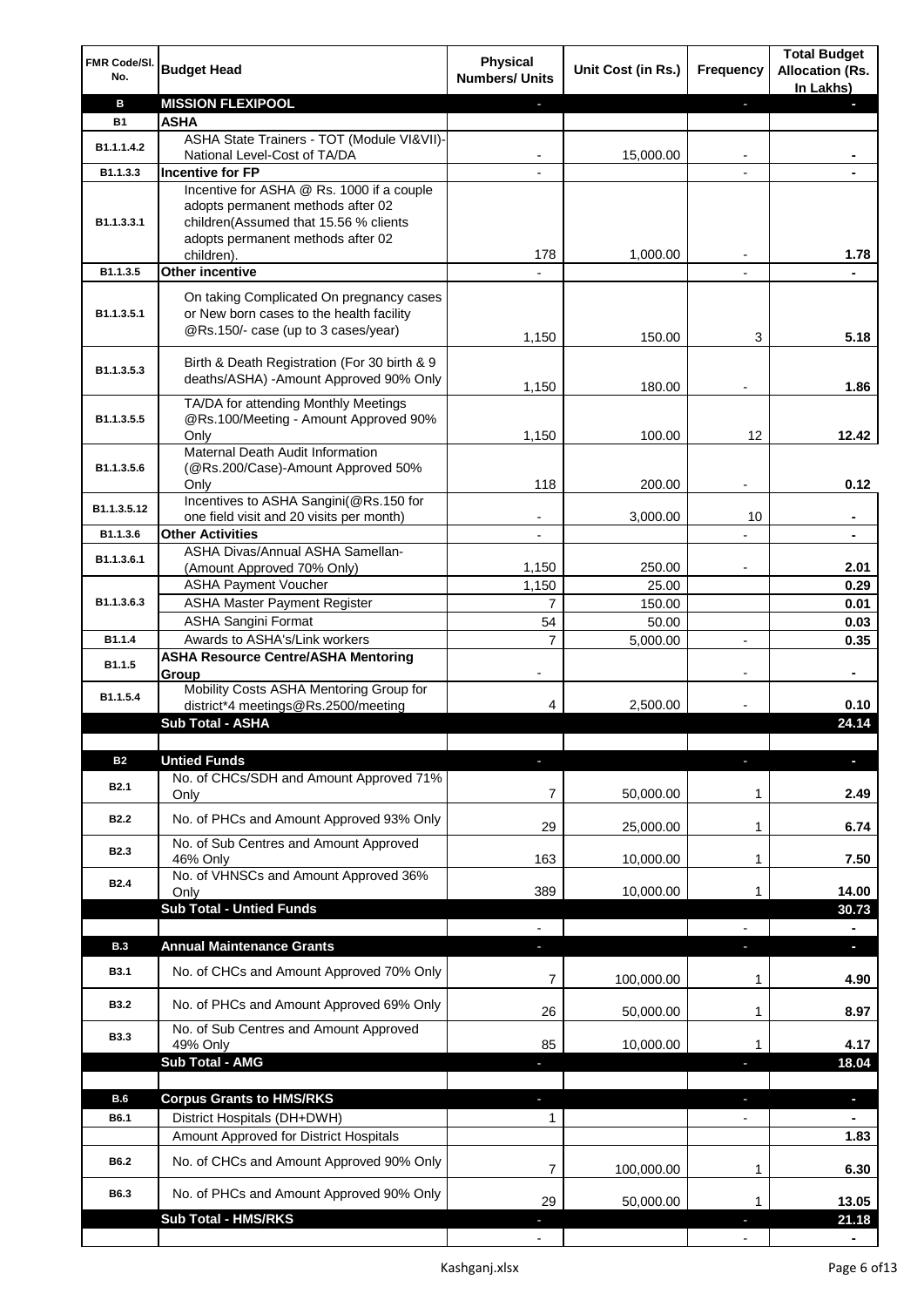| FMR Code/SI.<br>No. | <b>Budget Head</b>                                                                                                         | <b>Physical</b><br><b>Numbers/ Units</b> | Unit Cost (in Rs.) | Frequency                | <b>Total Budget</b><br><b>Allocation (Rs.</b><br>In Lakhs) |
|---------------------|----------------------------------------------------------------------------------------------------------------------------|------------------------------------------|--------------------|--------------------------|------------------------------------------------------------|
| <b>B9</b>           | <b>Mainstreaming of AYUSH</b>                                                                                              | ٠                                        |                    | ٠                        | ٠                                                          |
| <b>B.9.1</b>        | <b>Medical Officers (Only AYUSH)</b>                                                                                       | $\blacksquare$                           |                    | $\overline{\phantom{a}}$ |                                                            |
| B.9.1.1             | <b>Contractual Medical Officers</b>                                                                                        | 7                                        | 24,000.00          | 6                        | 10.08                                                      |
| <b>B.9.2</b>        | <b>AYUSH Pharmacists</b>                                                                                                   | 3                                        | 9,000.00           | 6                        | 1.62                                                       |
|                     | <b>Sub Total (AYUSH)</b>                                                                                                   | ٠                                        |                    | J,                       | 11.70                                                      |
| <b>B10</b>          | <b>IEC-BCC Activities</b>                                                                                                  | J,                                       |                    | J,                       | ٠                                                          |
|                     | Implementation of BCC/IEC Activities at                                                                                    |                                          |                    |                          |                                                            |
| <b>B.10.2</b>       | district level                                                                                                             |                                          |                    |                          | 3.00                                                       |
| B.10.5.2            | Printing of WIFS Cards, Referral Slips, etc                                                                                |                                          |                    | $\overline{\phantom{a}}$ | ٠                                                          |
|                     | WIFS Cards for School Children(No. of Cards)                                                                               |                                          | 4.00               |                          |                                                            |
|                     | Sub Total (IEC/BCC)                                                                                                        |                                          |                    |                          | 3.00                                                       |
|                     |                                                                                                                            |                                          |                    |                          |                                                            |
| <b>B15</b>          | <b>Planning, Implementation and Monitoring</b>                                                                             |                                          |                    |                          |                                                            |
| B15.2               | <b>Quality Assurance</b>                                                                                                   |                                          |                    |                          | ۰                                                          |
| B15.2.2             | <b>Quality Assurance Committees</b>                                                                                        |                                          |                    |                          | ۰                                                          |
|                     | <b>Division Level</b>                                                                                                      |                                          |                    |                          |                                                            |
|                     | One time establishment @ Rs. 1.00 Lakh/<br>Division (Amount Approved 50% Only)                                             |                                          | 100,000.00         | 1                        |                                                            |
|                     | Operational Expenses @Rs. 5000/month/                                                                                      |                                          |                    |                          |                                                            |
|                     | division (Amount Approved 50% Only)                                                                                        |                                          | 5,000.00           | 12                       |                                                            |
|                     | <b>District Level</b>                                                                                                      |                                          |                    |                          |                                                            |
|                     | One time establishment @ Rs. 1.00 Lakh/<br>District (Amount Approved 50% Only)                                             | 1                                        | 100,000.00         | 1                        | 0.50                                                       |
|                     | Operational Expenses @Rs. 5000/ Month/<br>District (Amount Approved 50% Only)                                              | 1                                        | 5,000.00           | 12                       | 0.30                                                       |
| B15.2.4             | <b>Review meetings</b>                                                                                                     | $\overline{a}$                           |                    | -                        | ۰                                                          |
| B15.2.4.2           | <b>Division Level</b>                                                                                                      |                                          |                    | $\overline{\phantom{a}}$ | ٠                                                          |
|                     | Review meetings @ Rs 10000/- per meeting<br>for 4 meeting per division (Amount Approved<br>50% Only)                       |                                          | 10,000.00          | 4                        |                                                            |
|                     | <b>District Level</b>                                                                                                      |                                          |                    |                          |                                                            |
|                     | Review meetings @ Rs 10000/- per meeting<br>for 4 meeting per District (Amount Approved<br>50% Only)                       | 1                                        | 10,000.00          | 4                        | 0.20                                                       |
| B15.2.5             | <b>Other Block Level Activities</b>                                                                                        |                                          |                    |                          |                                                            |
| B15.2.5.1           | Block QA visioning meeting (Orienting<br><b>Block Officials on Facility Solutions Levels-</b><br>Amount Approved 50% Only) | 1                                        | 35,000.00          | 1                        | 0.18                                                       |
| B15.2.5.2           | Quality Management System (QMS) training<br>workshop - (Amount Approved 50% Only)                                          | 1                                        | 100,000.00         | 1                        | 0.50                                                       |
|                     | <b>Sub Total - Quality Assurance</b>                                                                                       |                                          |                    | r                        | 1.68                                                       |
|                     |                                                                                                                            |                                          |                    |                          | $\blacksquare$                                             |
| B15.3               | <b>Monitoring and Evaluation</b>                                                                                           |                                          |                    |                          |                                                            |
| B15.3.1.6.3         | Honoraria of Data Entry Operators for MCTS                                                                                 | 7                                        | 11,000.00          | 6                        | 4.62                                                       |
| B15.3.2             | <b>Computerization HMIS and E-governance</b>                                                                               |                                          |                    |                          | ä,                                                         |
|                     | HMIS Operational Cost (excluding HR & Trainings)-                                                                          |                                          |                    |                          |                                                            |
|                     | Expenses for Internet @1500/month/<br>computer for 951 Nos                                                                 | 8                                        | 1,500.00           | 12                       | 1.44                                                       |
|                     | Expenses for Internet Rs.750/pm/block<br>computer(new) for 820 Nos.                                                        | 7                                        | 750.00             | 12                       | 0.63                                                       |
| B15.3.2.1.a         | Expenses for Internet Data Card<br>@Rs.750/pm/Computer (new) for 75 Nos.                                                   | 1                                        | 750.00             | 12                       | 0.09                                                       |
|                     | Expenses for Internet Data Card<br>@Rs.750/pm/Computer (new) for 18 Nos.                                                   |                                          | 750.00             | 12                       |                                                            |
| B15.3.2.1.d         | Other Office and admin expenses                                                                                            |                                          |                    |                          |                                                            |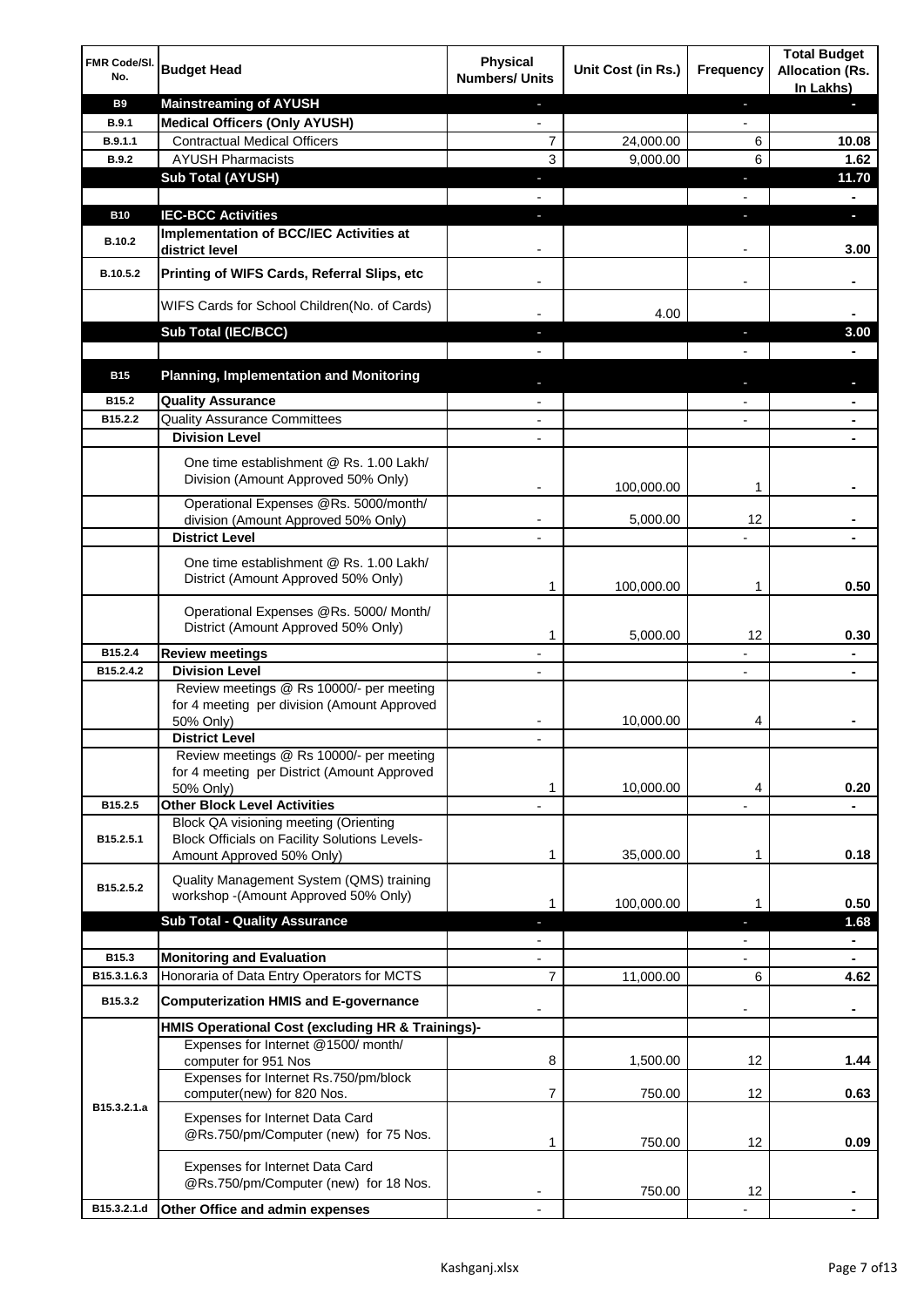| FMR Code/SI.<br>No. | <b>Budget Head</b>                                                                                 | Physical<br><b>Numbers/ Units</b> | Unit Cost (in Rs.) | Frequency                | <b>Total Budget</b><br><b>Allocation (Rs.</b><br>In Lakhs) |
|---------------------|----------------------------------------------------------------------------------------------------|-----------------------------------|--------------------|--------------------------|------------------------------------------------------------|
| B15.3.2.1.d.2       | Maintenance of Computers/AMC/etc -HMIS<br>(Block -PHC/CHC, CH, CMF (M/F) Old                       |                                   |                    |                          |                                                            |
|                     | @Rs. 4000/unit for 951 no.<br>Purchase of computer consumables/Admin                               | 8                                 | 4,000.00           | 1                        | 0.32                                                       |
| B15.3.2.1.d.3       | Expenses @ Rs.1000.00 for 951 no.-Six                                                              |                                   |                    |                          |                                                            |
|                     | Months<br>MCTS Operational Cost (excluding HR &                                                    | 8                                 | 1,000.00           | 6                        | 0.48                                                       |
| B15.3.2.2.a         | Trainings)                                                                                         |                                   |                    |                          |                                                            |
| B15.3.2.2.b         | Procurement of<br>computers/Printers/Cartridges, etc. -<br>@50,000.00/Computer Systems for 820 No. |                                   |                    |                          |                                                            |
|                     |                                                                                                    | 7                                 | 50,000.00          | 1                        | 3.50                                                       |
| B15.3.2.2.d         | Other Office and admin expenses<br>@12,000.00 per year -820 No.(New)                               | 7                                 | 12,000.00          | 1                        | 0.84                                                       |
| B15.3.3             | Other M & E Activities                                                                             |                                   |                    |                          |                                                            |
| B15.3.3.5           | Review Meetings for MCTS @ Rs                                                                      |                                   |                    |                          |                                                            |
|                     | 4,000/meeting for 12 meetings<br><b>Sub Total - Monitoring and Evaluation</b>                      | 1                                 | 4,000.00           | 12                       | 0.48<br>12.40                                              |
|                     |                                                                                                    |                                   |                    |                          |                                                            |
| <b>B.16</b>         | <b>PROCUREMENT</b>                                                                                 |                                   |                    |                          |                                                            |
| B16.1.1             | <b>Procurement of Equipments: MH</b>                                                               |                                   |                    |                          |                                                            |
| B16.1.1.2           | MVA / EVA Kits for Safe Abortion services                                                          |                                   | 2,500.00           | $\blacksquare$           | ۰                                                          |
| B16.1.6             | <b>Equipments for ARSH/ School Health</b>                                                          |                                   |                    | $\blacksquare$           | ۰                                                          |
| B16.1.6.1           | Equipments for ARSH Clinics (New)                                                                  |                                   | 15,000.00          | $\mathbf{1}$             |                                                            |
|                     | <b>Sub Total (Procurement of Equipments)</b>                                                       |                                   |                    |                          | ٠                                                          |
|                     |                                                                                                    |                                   |                    |                          |                                                            |
| B.16.2.1            | Drugs & supplies for MH<br>Drugs for Safe Abortion (No. of MMA                                     | $\blacksquare$                    |                    | $\overline{a}$           | $\blacksquare$                                             |
| B.16.2.1.2          | estimated in year 2013-14)                                                                         | 50                                | 200.00             | $\blacksquare$           | 0.10                                                       |
| B.16.2.4            | <b>Supplies for IMEP</b>                                                                           |                                   |                    | $\overline{a}$           |                                                            |
| B.16.2.4.1          | <b>Bio-Medical Waste Management-District</b><br>level                                              |                                   |                    | $\overline{\phantom{a}}$ | 1.78                                                       |
| B.16.2.4.2          | Bio-Medical Waste Management-CHC level                                                             |                                   |                    |                          | 7.87                                                       |
| B.16.2.4.3          | Cleaning/Washing, House keeping and<br>Laundry Management - District Level                         |                                   |                    |                          | 2.93                                                       |
| B.16.2.4.4          | Cleaning/Washing, House keeping and<br>Laundry Management - CHC/PHC Level                          |                                   |                    |                          | 12.24                                                      |
|                     | <b>ASHA Drug Kits</b>                                                                              |                                   |                    |                          |                                                            |
| B.16.2.5.2          | Drug Kit replenishment for ASHAs @ Rs.<br>300/ASHA                                                 | 1,045                             | 300.00             |                          | 3.14                                                       |
| B.16.2.6            | Drugs & supplies for WIFS                                                                          |                                   |                    | $\overline{\phantom{a}}$ |                                                            |
|                     | For Govt. & Govt. aided Schools (Classes VI<br>to XII)                                             |                                   |                    |                          |                                                            |
|                     | <b>Total Beneficiaries</b>                                                                         | 38,067                            |                    |                          |                                                            |
| B.16.2.6.1          | IFA Tables Required at District (<br>Beneficiary* 52 Tabs)                                         |                                   | 0.12               |                          | 2.38                                                       |
| B.16.2.6.2          | Albendazole Tablets Required at District                                                           | 1,979,474                         |                    |                          |                                                            |
| B.16.2.7            | (Beneficiary *2 Tabs)<br>Drugs & Supplies under SHP                                                | 76,134                            | 1.00               |                          | 0.76                                                       |
|                     | <b>For Aganwadi Centres</b>                                                                        | $\blacksquare$                    |                    |                          | ٠                                                          |
|                     | Expected No. of Children at AWCs                                                                   | 61,125                            |                    |                          | ٠                                                          |
|                     | No. of IFA Bottles (One bottle of 100                                                              |                                   |                    |                          |                                                            |
|                     | ml./child)<br>Albendazole Tablets (2 tablets per Child)                                            | 61,125<br>122,250                 | 10.00<br>1.00      |                          | 6.11<br>1.22                                               |
|                     | For Primary Schools(For Govt. & Govt.                                                              |                                   |                    |                          |                                                            |
|                     | aided Schools Classes I to V)                                                                      |                                   |                    |                          |                                                            |
|                     | Expected No. of Children in Schools<br>No. of Tablets Required at District (52                     | 69,033                            |                    |                          |                                                            |
|                     | Tabs./ Beneficiary)                                                                                | 3,589,706                         | 0.12               |                          | 4.31                                                       |
|                     | No. of Tablets Required at District (2 Tabs./                                                      |                                   |                    |                          |                                                            |
|                     | Beneficiary)<br><b>Medicines for Teams</b>                                                         | 138,066                           | 1.00               |                          | 1.38                                                       |
|                     | No. of Blocks                                                                                      | $\overline{7}$                    |                    |                          |                                                            |
|                     | First Time Medicines For Teams (2 Teams                                                            |                                   |                    |                          |                                                            |
|                     | in Each Block)                                                                                     | 14                                | 18,000.00          |                          | 2.52                                                       |
|                     | Sub Total (Procurement of Drugs & Supplies)                                                        |                                   |                    |                          | 46.73                                                      |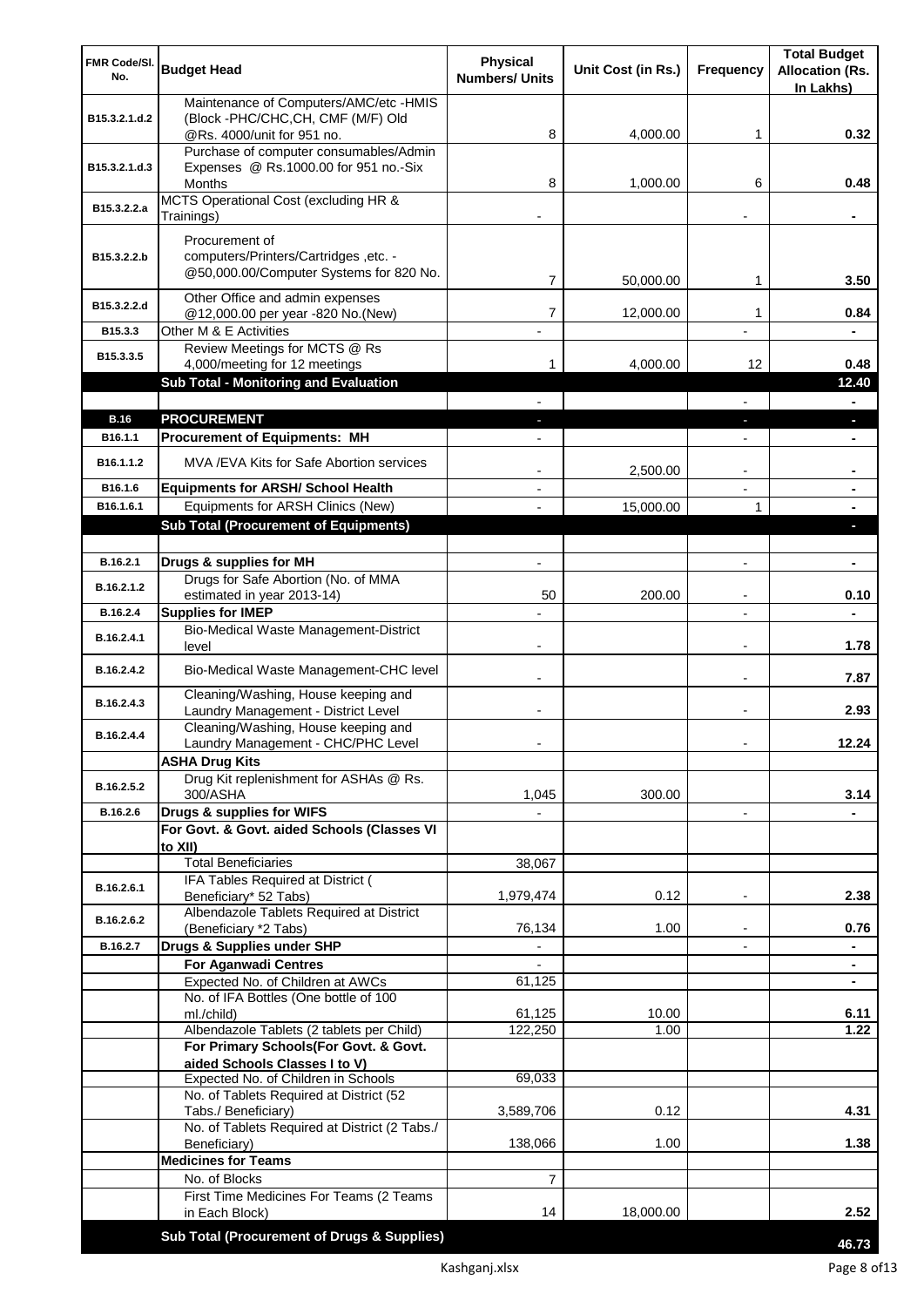| FMR Code/SI.<br>No. | <b>Budget Head</b>                                                                      | <b>Physical</b><br><b>Numbers/ Units</b> | Unit Cost (in Rs.) | Frequency                | <b>Total Budget</b><br><b>Allocation (Rs.</b><br>In Lakhs) |
|---------------------|-----------------------------------------------------------------------------------------|------------------------------------------|--------------------|--------------------------|------------------------------------------------------------|
| <b>B.17</b>         | <b>Drugs Warehouses/Logistics Management</b>                                            |                                          |                    |                          |                                                            |
|                     | Honoraria of Staff at Regional Drug                                                     |                                          |                    |                          |                                                            |
|                     | Warehouse                                                                               |                                          |                    |                          |                                                            |
|                     | Accountant                                                                              |                                          | 10,000.00          | 6                        |                                                            |
|                     | Computer Operator Cum Store Keeper                                                      |                                          | 10,000.00          | 6                        |                                                            |
|                     | Fork-Lift Operator cum Mechanic                                                         |                                          | 6,500.00           | 6                        |                                                            |
| <b>B.17.1</b>       | Fourth class / Loader                                                                   |                                          | 6,500.00           | 6                        |                                                            |
|                     | Generator Operator cum Electrician                                                      |                                          | 5,000.00           | 6                        |                                                            |
|                     | Sweeper                                                                                 |                                          | 3,500.00           | 6                        |                                                            |
|                     | <b>Armed Guards</b>                                                                     |                                          | 6,335.00           | 6                        |                                                            |
|                     | <b>General Guards</b>                                                                   |                                          | 5,157.00           | 6                        |                                                            |
|                     | Gardener                                                                                |                                          | 3,000.00           | 6                        |                                                            |
|                     | Honoraria of Staff at District Drug<br>Warehouse                                        |                                          |                    |                          |                                                            |
|                     | Computer Operator Cum Store Keeper                                                      |                                          | 10.000.00          | 6                        |                                                            |
| <b>B.17.3</b>       | Generator Operator Cum Mechanic/Electricia                                              |                                          | 5,000.00           | 6                        |                                                            |
|                     | Loader                                                                                  |                                          | 5,000.00           | 6                        |                                                            |
|                     | Choukidar                                                                               |                                          | 5,000.00           | 6                        |                                                            |
|                     | Part-time Sweeper                                                                       |                                          | 2,500.00           | 6                        |                                                            |
| B.17.4.1            | <b>Operational Cost for Regional Drug ware</b><br>House                                 |                                          |                    |                          |                                                            |
|                     | <b>Electricity Charges</b>                                                              |                                          |                    |                          | ۰                                                          |
|                     | <b>Telephone Charges</b>                                                                |                                          |                    |                          | ۰                                                          |
|                     | POL & Maintenance of DG Sets                                                            |                                          |                    |                          | ٠                                                          |
|                     | Stationary                                                                              |                                          |                    |                          | ٠                                                          |
|                     | Contingency                                                                             |                                          |                    |                          |                                                            |
|                     | <b>Sub Total-Drug Ware Houses</b>                                                       |                                          |                    |                          |                                                            |
|                     |                                                                                         |                                          |                    |                          |                                                            |
|                     | <b>GRAND TOTAL- MISSION FLEXIPOOL</b>                                                   |                                          |                    | ı                        | 169.60                                                     |
|                     |                                                                                         |                                          |                    |                          |                                                            |
| C                   | <b>IMMUNISATION</b>                                                                     |                                          |                    |                          |                                                            |
| C.1                 | RI strengthening project (Review meeting,<br>Mobility support, Outreach services etc)   |                                          |                    |                          |                                                            |
| C.1.a               | Mobility Support for supervision for district                                           |                                          |                    |                          |                                                            |
|                     | level officers @Rs 250000/- Year                                                        | 1                                        | 250,000.00         |                          | 2.50                                                       |
| C.1.b               | Mobility support for supervision at State<br>level                                      |                                          |                    |                          |                                                            |
|                     | Printing and dissemination of Immunization                                              |                                          |                    |                          |                                                            |
| C.1.c               | cards, tally sheets, monitoring forms etc.@                                             |                                          |                    |                          |                                                            |
|                     | Rs 10 /- Beneficiary                                                                    | 40,000                                   | 10.00              |                          | 4.00                                                       |
|                     | Support for Quarterly State level review                                                |                                          |                    |                          |                                                            |
| C.1.d               | meetings of district officer                                                            |                                          |                    | $\blacksquare$           |                                                            |
|                     | Quarterly review meetings exclusive for RI                                              |                                          |                    |                          |                                                            |
| C.1.e               | at district level with Block Mos, CDPO, and                                             |                                          |                    |                          |                                                            |
|                     | other stake holders (@ Rs 100/- per                                                     |                                          |                    |                          |                                                            |
|                     | participant(5 participant / block)<br>Quarterly review meetings exclusive for RI        | 140                                      | 100.00             |                          | 0.14                                                       |
|                     | at block level @Rs 50/- per person as                                                   |                                          |                    |                          |                                                            |
|                     | honorarium/Asha(For travel) & Rs 25 per                                                 |                                          |                    |                          |                                                            |
| C.1.f               | person at the disposal of MOIC for meeting                                              |                                          |                    |                          |                                                            |
|                     | expenses (Refreshment, stationery and                                                   |                                          |                    |                          |                                                            |
|                     | mis.)                                                                                   | 4,260                                    | 75.00              |                          | 3.20                                                       |
|                     | Focus on slum & underserved areas in<br>urban areas/alternative vaccinator for slums    |                                          |                    |                          |                                                            |
|                     | (Hiring of ANM @ 450/-per session for four                                              |                                          |                    |                          |                                                            |
| C.1.g               | sessions/month/slum of 10000 population                                                 |                                          |                    |                          |                                                            |
|                     | and Rs.300/ month as contingency per slum                                               |                                          |                    |                          |                                                            |
|                     | i.e.Rs.2100/-month/slum of 10000                                                        |                                          |                    |                          |                                                            |
|                     | population)                                                                             |                                          | 2,100.00           |                          |                                                            |
| C.1.h               | Mobilization of children through ASHA or                                                |                                          | 150.00             | $\overline{a}$           | 24.13                                                      |
|                     | other mobilizers(@Rs 150/-per session)<br>Alternative vaccine delivery in hard to reach | 16,085                                   |                    |                          |                                                            |
| C.1.i               | areas(@Rs 150/-per session)                                                             | 3,564                                    | 150.00             | $\overline{\phantom{a}}$ | 5.35                                                       |
|                     | Alternative Vaccine Delivery in other                                                   |                                          |                    |                          |                                                            |
| $C.1.$ j            | areas(@Rs. 75/- per session)                                                            | 12,521                                   | 75.00              |                          | 9.39                                                       |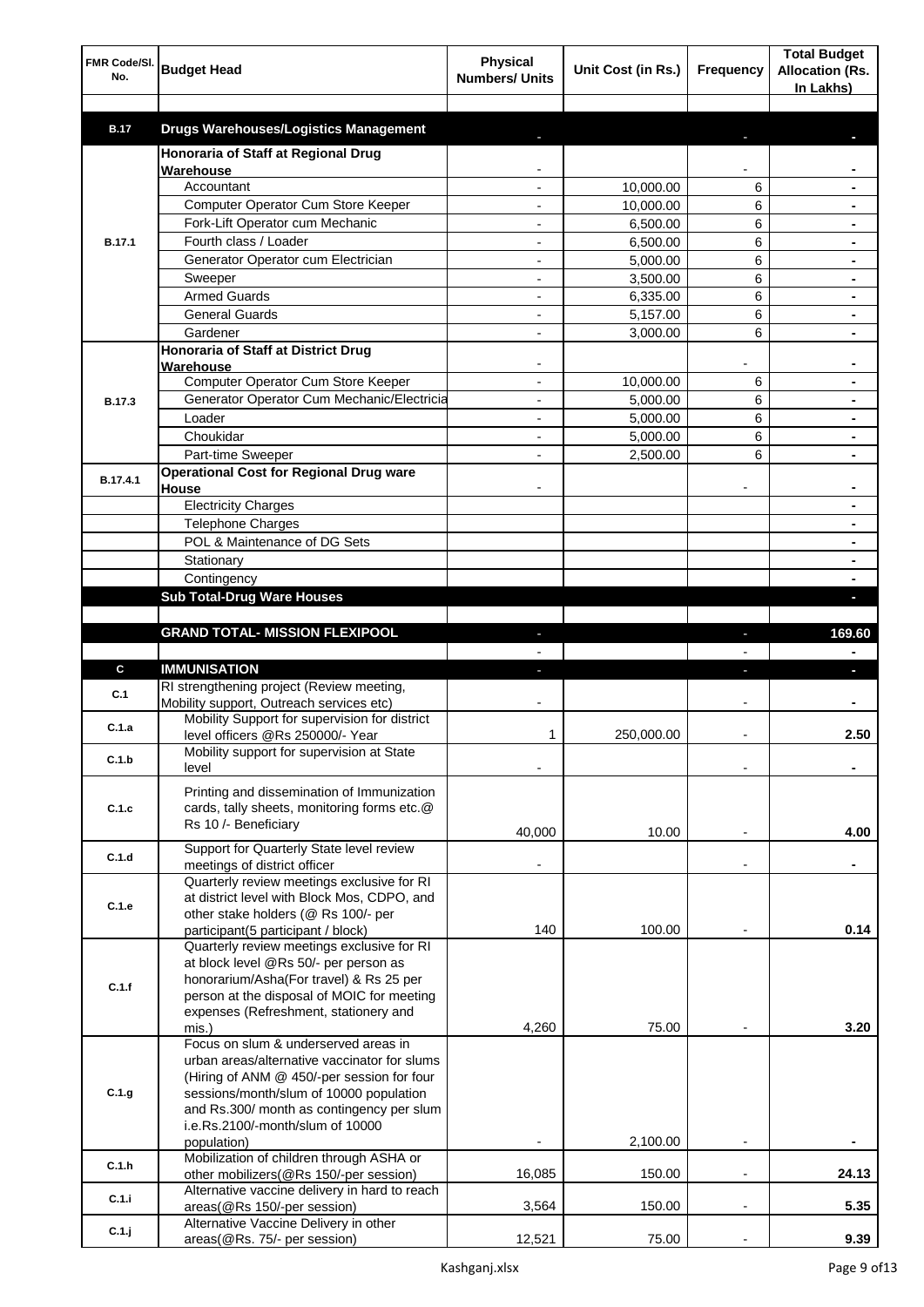| FMR Code/SI.<br>No. | <b>Budget Head</b>                                                                                                                                                                                                                                         | <b>Physical</b><br><b>Numbers/ Units</b> | Unit Cost (in Rs.) | Frequency      | <b>Total Budget</b><br><b>Allocation (Rs.</b><br>In Lakhs) |
|---------------------|------------------------------------------------------------------------------------------------------------------------------------------------------------------------------------------------------------------------------------------------------------|------------------------------------------|--------------------|----------------|------------------------------------------------------------|
| C.1.k               | To develop micro plan at sub-centre level(@<br>Rs 100/- per sub centre)                                                                                                                                                                                    | 170                                      | 100.00             |                | 0.17                                                       |
| C.1.1               | For consolidation of micro plans at block<br>level (@ Rs 1000/-per block per PHC and<br>Rs 2000/- per district)                                                                                                                                            | 7                                        | 1,000.00           |                | 0.07                                                       |
| C.1.m               | POL for vaccine delivery from State to<br>district and from district to PHC/CHCs(@ Rs<br>150000/- per district per year)                                                                                                                                   | 1                                        | 150,000.00         |                | 1.50                                                       |
| C.1.n               | Consumables for computer including<br>provision for internet access for RIMS (@<br>Rs 400/- per month per district)                                                                                                                                        | 1                                        | 400.00             | 12             | 0.05                                                       |
| C.1.o               | Red/Black plastic bags etc.(@ Rs 3 per bag<br>and 2 bags per session)                                                                                                                                                                                      | 18,775                                   | 3.00               | 2              | 1.13                                                       |
| C.1.p               | Hub Cutter/Bleach/Hypochlorite solution/<br>Twin buckets(@ Rs 1200/- per PHC/CHC<br>per year)                                                                                                                                                              | 50                                       | 1,200.00           |                | 0.60                                                       |
| C.1.q               | Safety Pits(@ Rs 5250/- per pit)                                                                                                                                                                                                                           | 4                                        | 5,250.00           |                | 0.21                                                       |
|                     | Other Specific requirement                                                                                                                                                                                                                                 |                                          |                    |                |                                                            |
|                     | Fund for annual maintenance operation of<br>WIC/WIF at division level @ Rs.40000/unit<br>of WIC/WIF                                                                                                                                                        |                                          | 40,000.00          |                |                                                            |
| C.1.r               | POL for generators and operational<br>expenses at divisional vaccine storage point<br>@ Rs 2.00 Lakhs/ year/division vaccine<br>store points                                                                                                               |                                          | 200,000.00         |                |                                                            |
|                     | Electricity bill for WIC/WIF AT state and<br>divisional level @ Rs 1.50Lakhs/year<br>/division store points                                                                                                                                                |                                          | 150,000.00         |                |                                                            |
|                     | <b>AEFI Kits</b>                                                                                                                                                                                                                                           | 47                                       | 200.00             |                | 0.09                                                       |
| C.2                 | <b>Salary of Contractual Staffs</b>                                                                                                                                                                                                                        |                                          |                    | $\blacksquare$ |                                                            |
| C.2.2               | <b>Computer Assistants at District level</b>                                                                                                                                                                                                               | 1                                        | 10,000.00          | 6              | 0.60                                                       |
| C.3                 | <b>Training under Immunisation</b>                                                                                                                                                                                                                         | ٠                                        |                    |                | $\blacksquare$                                             |
| C.3.1               | District level Orientation training including<br>Hep B, Measles, AEFI & JE(wherever<br>required) for 2 days ANM, Multi Purpose<br>Health Worker (Male), LHV, Health<br>Assistant (Male/Female), Nurse Midwives,<br>BEEs & other staff (as per RCH norms) @ |                                          |                    |                |                                                            |
| C.3.2               | Rs 46200/batch<br>Three day training including Hep B, Measles<br>& JE(wherever required) of Medical Officers<br>of RI using revised MO training module) @                                                                                                  |                                          | 46,200.00          |                |                                                            |
|                     | Rs 65600/ batch                                                                                                                                                                                                                                            |                                          | 65,600.00          |                |                                                            |
| C.3.4               | Two days cold chain handlers training for<br>block level cold chain handlers by State and<br>district cold chain officers @ Rs<br>26600/batch                                                                                                              |                                          | 26,600.00          |                |                                                            |
| C.3.5               | One day training of block level data handlers<br>by DIOs and District cold chain officer to<br>train about the reporting formats of                                                                                                                        |                                          |                    |                |                                                            |
| C.3.6               | immunization @ Rs 300/ person<br>Intensified immunization training of front                                                                                                                                                                                |                                          | 300.00             |                |                                                            |
| C.4                 | line workers @ Rs 86660/batch<br><b>Cold Chain Maintenance</b>                                                                                                                                                                                             | 9                                        | 86,660.00          |                | 7.80                                                       |
|                     | Cold chain maintenance at PHC/CHC Level<br>(@Rs. 750/PHC/CHC per year)                                                                                                                                                                                     | 9                                        | 750.00             |                | 0.07                                                       |
|                     | Cold chain maintenance at District Level<br>(@Rs. 15000/year)<br>Asha Incentives- for full immunization @                                                                                                                                                  | 1                                        | 15,000.00          |                | 0.15                                                       |
| C.5                 | RS.100 per child for full immunization in first<br>year and Rs.50 per child for ensuring<br>complete immunization up to 2nd year of<br>age.(94.22% of the fund)                                                                                            | 39,284                                   | 150.00             |                | 55.52                                                      |
|                     | <b>TOTOAL - ROUTINE IMMUNIZATION</b>                                                                                                                                                                                                                       |                                          |                    |                | 116.65                                                     |
|                     |                                                                                                                                                                                                                                                            |                                          |                    |                |                                                            |
| D                   | <b>National Disease Control Programmes</b>                                                                                                                                                                                                                 |                                          |                    |                |                                                            |
| Е                   | <b>Integrated Disease Surveillance Project</b><br>(IDSP)                                                                                                                                                                                                   |                                          |                    |                |                                                            |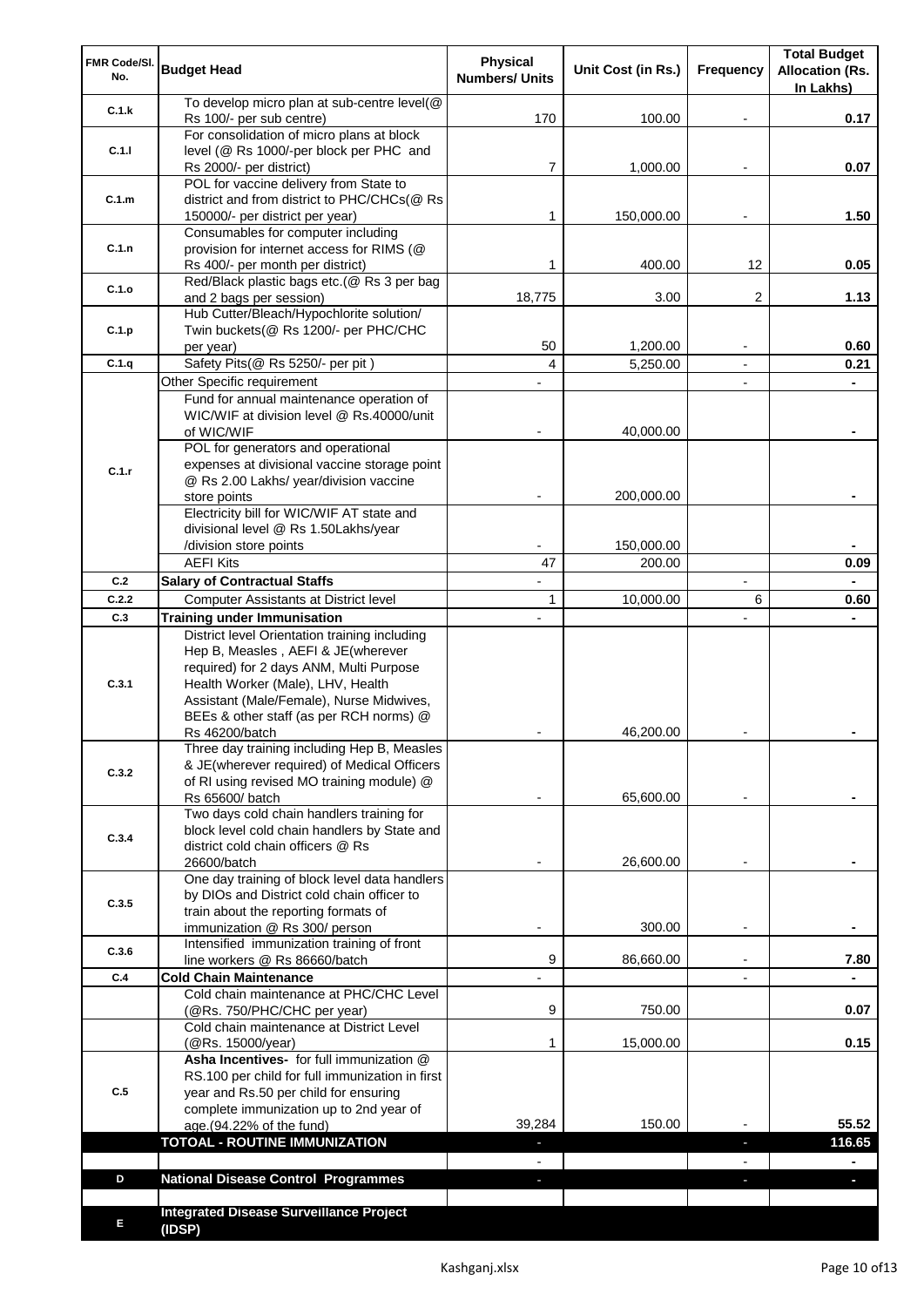| FMR Code/SI.<br>No. | <b>Budget Head</b>                                                                   | Physical<br><b>Numbers/ Units</b> | Unit Cost (in Rs.) | Frequency | <b>Total Budget</b><br><b>Allocation (Rs.</b><br>In Lakhs) |
|---------------------|--------------------------------------------------------------------------------------|-----------------------------------|--------------------|-----------|------------------------------------------------------------|
| E.1                 | Operational Costs (Rs. 25000/0 per Month)<br>including 10 Medical Colleges           |                                   |                    |           | 3.00                                                       |
| E.2                 |                                                                                      |                                   |                    |           |                                                            |
|                     | Remuneration for Contractual Human Resource                                          |                                   |                    |           |                                                            |
| E.2.1               | Epidemiologist (Rs. 27500-44000)                                                     |                                   |                    |           | 3.96                                                       |
| E.2.2               | Microbiologist (Rs. 27500-44000)                                                     |                                   |                    |           |                                                            |
| E.3.2               | Data Manager (Rs. 18000 per Mth)                                                     |                                   |                    |           | 1.62                                                       |
| E.3.3               | Data Entry Operator (Rs. 11000/mth)                                                  |                                   |                    |           | 0.99                                                       |
|                     | <b>Training</b>                                                                      |                                   |                    |           |                                                            |
|                     | Medical Officers (3 days) @ Rs 50000 /                                               |                                   |                    |           |                                                            |
| E.8                 | Batch, for one batch<br><b>Hospital Pharmacists/Nurses Training (1</b>               |                                   |                    |           | ۰                                                          |
|                     | day) @ Rs.38000 / Batch for 1 batch                                                  |                                   |                    |           |                                                            |
|                     | One Day Training of Medical College Doctors                                          |                                   |                    |           |                                                            |
| E.8                 | Costs on account of Newly Formed Districts                                           |                                   |                    |           |                                                            |
|                     | <b>TOTAL-IDSP</b>                                                                    |                                   |                    |           | 9.57                                                       |
|                     |                                                                                      |                                   |                    |           |                                                            |
|                     | <b>National Vector Borne Disease Control</b>                                         |                                   |                    |           |                                                            |
| F                   | Programme (NVBDCP)                                                                   |                                   |                    |           |                                                            |
| F.1.1               | <b>Malaria</b>                                                                       |                                   |                    |           | $\overline{\phantom{0}}$                                   |
| F.1.1.b             | <b>ASHA Incentives</b>                                                               |                                   |                    |           | 1.25                                                       |
|                     | Monitoring, Evaluation & Supervision &                                               |                                   |                    |           |                                                            |
| F.1.1.d             | Epidemic preparedness including mobility                                             |                                   |                    |           | 0.85                                                       |
| F.1.1.e             | IEC/BCC                                                                              |                                   |                    |           | 0.42                                                       |
| F.1.1.g             | <b>Training/Capacity Building</b>                                                    |                                   |                    |           | 0.25                                                       |
|                     | Sub Total - Malaria                                                                  |                                   |                    |           | 2.77                                                       |
| F.1.2               | Dengue & Chikungunya                                                                 |                                   |                    |           |                                                            |
|                     |                                                                                      |                                   |                    |           |                                                            |
| F.1.2.a(iⅈ)         | Strengthening Surveillance for Apex Referral<br>Lab & Sentinel Surveillance Hospital |                                   |                    |           |                                                            |
| F.1.2.c             | Monitoring/Supervision and Rapid Response                                            |                                   |                    |           | 0.20                                                       |
| F.1.2.d             | <b>Epidemic Preparedness</b>                                                         |                                   |                    |           | 0.10                                                       |
| F.1.2.e             | Case Management                                                                      |                                   |                    |           | 0.10                                                       |
| F.1.2.f             | Vector Control And Environmental                                                     |                                   |                    |           |                                                            |
|                     | Management<br>IEC/ BCC for Social Mobilization                                       |                                   |                    |           |                                                            |
| F.1.2.g<br>F.1.2.i  | Training/Workshop                                                                    |                                   |                    |           | 0.10<br>0.10                                               |
|                     | Sub Total - Dengue & Chikungunya                                                     |                                   |                    |           | 0.60                                                       |
| F.1.3               | <b>AES/JE</b>                                                                        |                                   |                    |           |                                                            |
|                     | Strengthening of Sentinel sites which will                                           |                                   |                    |           |                                                            |
| F.1.3.a             | include Diagnostics and Case Management,                                             |                                   |                    |           |                                                            |
|                     | supply of kits by Gol                                                                |                                   |                    |           |                                                            |
| F.1.3.b             | IEC / BCC Activities & printing material                                             |                                   |                    |           |                                                            |
|                     | pertaining to JE / AES                                                               |                                   |                    |           |                                                            |
|                     | Capacity Building in case management of                                              |                                   |                    |           |                                                            |
| F.1.3.c             | Medical Officer and paramedical from                                                 |                                   |                    |           |                                                            |
|                     | PHC/CHC at district level.                                                           |                                   |                    |           |                                                            |
| F.1.3.d             | Monitoring and supervision<br>Procurement of Insecticides (Technical                 |                                   |                    |           |                                                            |
| F.1.3.e             | Malathion)                                                                           |                                   |                    |           |                                                            |
|                     | Thermal Fog Machine (Small) @ 0.85                                                   |                                   |                    |           |                                                            |
| F.1.3.f             | lac/machine                                                                          |                                   |                    |           |                                                            |
|                     | Operational cost for Malathion fogging (As                                           |                                   |                    |           |                                                            |
| F.1.3.g             | per Availability of 3 MT Technical Malathion                                         |                                   |                    |           |                                                            |
|                     | per district)                                                                        |                                   |                    |           |                                                            |
|                     | Paediatric ICU Establishment and HR &                                                |                                   |                    |           |                                                            |
| $F.1.3.$ j          | operational cost for Paediatric ICU in                                               |                                   |                    |           |                                                            |
|                     | <b>Endemic Districts</b><br>ASHA Insentivization for sensitizing                     |                                   |                    |           |                                                            |
| F.1.3.k             | community                                                                            |                                   |                    |           |                                                            |
|                     | Sub Total - AES/JE                                                                   |                                   |                    |           |                                                            |
| F.1.4               | <b>Lymphatic Filariasis</b>                                                          |                                   |                    |           |                                                            |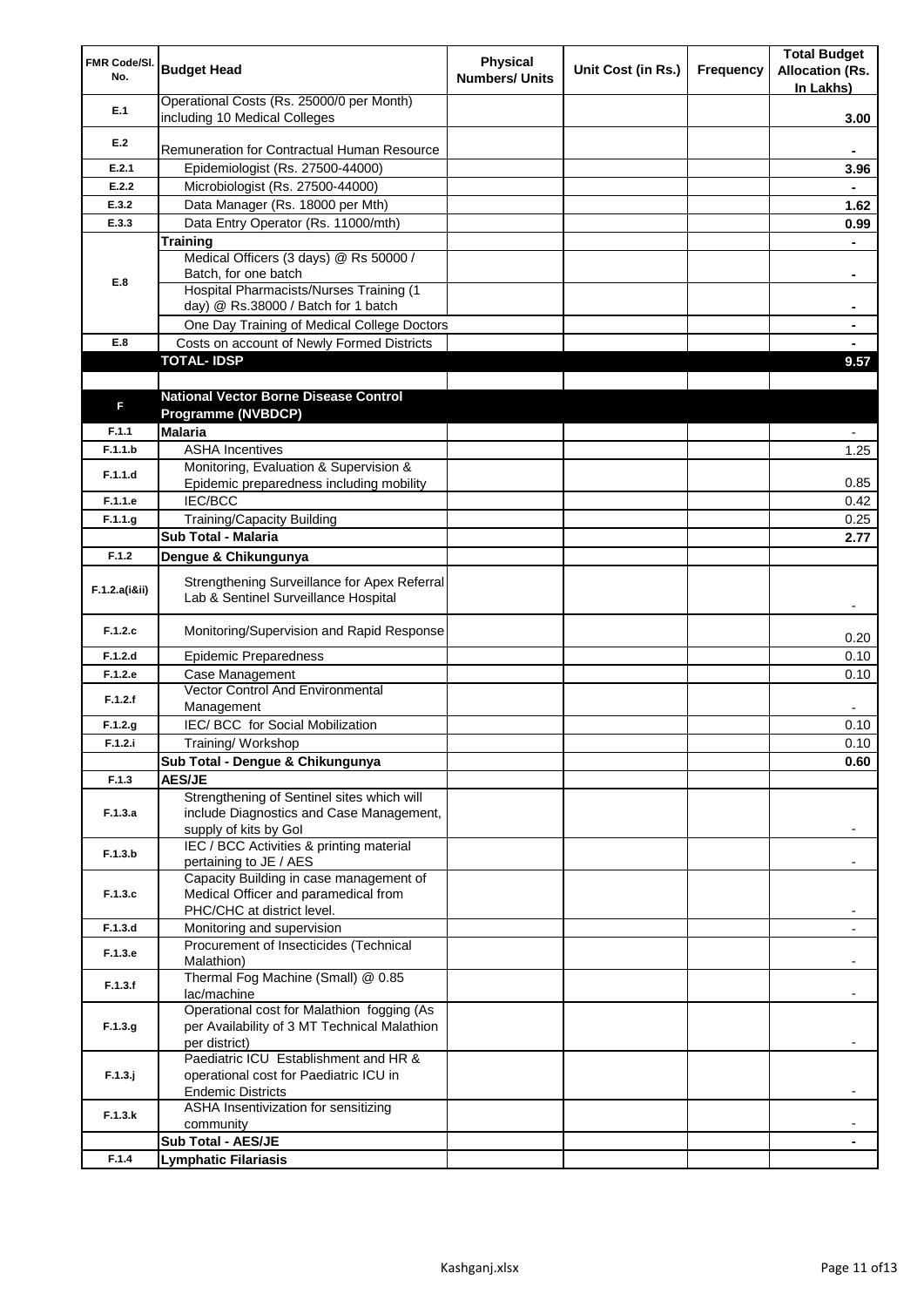| FMR Code/SI.<br>No. | <b>Budget Head</b>                                                                                                                                                                                                                                                    | Physical<br><b>Numbers/ Units</b> | Unit Cost (in Rs.) | Frequency      | <b>Total Budget</b><br><b>Allocation (Rs.</b><br>In Lakhs) |
|---------------------|-----------------------------------------------------------------------------------------------------------------------------------------------------------------------------------------------------------------------------------------------------------------------|-----------------------------------|--------------------|----------------|------------------------------------------------------------|
| F.1.4.a             | State Task Force, STAC Meeting, printing<br>forms & register/ Mobility support, district<br>coordination meeting, sensitization of media<br>etc., Morbidity management, monitoring &<br>supervision and mobility support for Rapid<br>response including Line listing |                                   |                    |                |                                                            |
| F.1.4.b             | Micro Filaria Survey                                                                                                                                                                                                                                                  |                                   |                    |                |                                                            |
| F.1.4.c             | Post MDA Assessment by medical colleges<br>(Govt, & Private)/ ICMR institutions                                                                                                                                                                                       |                                   |                    |                |                                                            |
| F.1.4.d             | Training / Sensitization of district level<br>officers on ELF & Drug Distributors /<br>Peripheral health workers                                                                                                                                                      |                                   |                    |                |                                                            |
| F.1.4.e             | Specific IEC/ BCC at State, districts, PHC,<br>Sub Centre & village lable VHSC/GKs                                                                                                                                                                                    |                                   |                    |                |                                                            |
| F.1.4.f             | Honorarium for Drug Distributors including<br>ASHA & Supervisors involve in MDA                                                                                                                                                                                       |                                   |                    |                |                                                            |
| F.1.4.h.ii          | M.F.Survey in Non Endemic districts                                                                                                                                                                                                                                   |                                   |                    |                | 0.70                                                       |
|                     | Sub Total - Lymphatic Filariasis                                                                                                                                                                                                                                      |                                   |                    |                | 0.70                                                       |
| F.1.5<br>F.1.5      | Kalazar<br>Case Search/ Camp Approach                                                                                                                                                                                                                                 |                                   |                    |                |                                                            |
| F.1.5.a             | Spray Pumps & Accessories                                                                                                                                                                                                                                             |                                   |                    |                |                                                            |
| F.1.5.b             | Operational Cost for Spray including Spray                                                                                                                                                                                                                            |                                   |                    |                |                                                            |
| F.1.5.c             | Wages & Pending liability of spray wages                                                                                                                                                                                                                              |                                   |                    |                |                                                            |
| F.1.5.d             | Mobility / P.O.L./ Supervision<br>Monitoring & Evaluation                                                                                                                                                                                                             |                                   |                    |                |                                                            |
|                     | Training for Spraying /IEC/                                                                                                                                                                                                                                           |                                   |                    |                |                                                            |
| F.1.5.e/<br>F.1.5.f | BCC/Advocacy/Incentive to ASHA/Loss of<br>Wages                                                                                                                                                                                                                       |                                   |                    |                |                                                            |
|                     | Sub Total - Kalazar                                                                                                                                                                                                                                                   |                                   |                    |                |                                                            |
|                     | <b>Cash grant for Decentralized commodities</b>                                                                                                                                                                                                                       |                                   |                    |                |                                                            |
|                     | for Malaria + Filaria F.6                                                                                                                                                                                                                                             |                                   |                    |                |                                                            |
| F.6(a,b,c,k)        | Drugs (Chloroquine, Primaquine 2.5/7.5mg)<br>and ACT                                                                                                                                                                                                                  |                                   |                    |                | 0.30                                                       |
| F.6.f               | D.E.C.                                                                                                                                                                                                                                                                |                                   |                    |                |                                                            |
| F.6.h               | Dengue NS 1 antigen Kit<br>Larvicidal (Temephos, Bti(AS)/Bti (wp)(for                                                                                                                                                                                                 |                                   |                    |                | 0.05                                                       |
| F.6.i               | polluted and non polluted water)                                                                                                                                                                                                                                      |                                   |                    |                | 0.40                                                       |
|                     | <b>Sub Total- Dec.Commodities</b>                                                                                                                                                                                                                                     |                                   |                    |                | 0.75                                                       |
|                     | <b>TOTAL-NVBDCP</b>                                                                                                                                                                                                                                                   |                                   |                    |                | 4.82                                                       |
|                     |                                                                                                                                                                                                                                                                       |                                   |                    |                |                                                            |
| G                   | <b>National Leprosy Eradication</b>                                                                                                                                                                                                                                   |                                   |                    |                |                                                            |
|                     | Programme(NLEP)                                                                                                                                                                                                                                                       |                                   |                    |                |                                                            |
| G.1                 | <b>Case Detection and Management</b><br>Specific Plan for high endemic blocks of low                                                                                                                                                                                  |                                   |                    |                |                                                            |
| G.1.1               | endemic districts                                                                                                                                                                                                                                                     |                                   |                    |                |                                                            |
|                     | No. of High endemic blocks in Low endemic<br>Districts (ANCDR more than 10)                                                                                                                                                                                           |                                   |                    |                |                                                            |
|                     | House to House Visit by Search team                                                                                                                                                                                                                                   |                                   |                    | $\blacksquare$ | ۰                                                          |
|                     | Confrmaton of suspect                                                                                                                                                                                                                                                 |                                   |                    |                | ۰                                                          |
|                     | Intensive IEC Activity                                                                                                                                                                                                                                                |                                   |                    |                | ۰                                                          |
| G.1.2               | <b>Services in Urban services</b><br>Urban Project 2 Mega cities, 2 medium City                                                                                                                                                                                       |                                   |                    |                | ۰                                                          |
|                     | 2, 8 Medium City 1, 40 Townships                                                                                                                                                                                                                                      |                                   |                    |                |                                                            |
| G.1.3               | <b>ASHA involvement</b>                                                                                                                                                                                                                                               |                                   |                    |                |                                                            |
|                     | <b>ASHA Sensitization</b>                                                                                                                                                                                                                                             |                                   |                    |                | 0.109                                                      |
|                     | <b>ASHA Incentive for Services</b>                                                                                                                                                                                                                                    |                                   |                    |                | 0.050                                                      |
| G.1.4               | <b>Materials &amp; Supplies</b>                                                                                                                                                                                                                                       |                                   |                    |                |                                                            |
|                     | Supportive Drugs & Dressing materials                                                                                                                                                                                                                                 |                                   |                    |                | 0.40                                                       |
|                     | Laboratory reagents and equipments<br>scalpels etc.                                                                                                                                                                                                                   |                                   |                    |                | 0.08                                                       |
|                     | Printing works                                                                                                                                                                                                                                                        |                                   |                    |                | 0.12                                                       |
| G.1.5               | <b>NGO Services</b>                                                                                                                                                                                                                                                   |                                   |                    |                | $\blacksquare$                                             |
| G.2                 | <b>DPMR</b>                                                                                                                                                                                                                                                           |                                   |                    |                |                                                            |